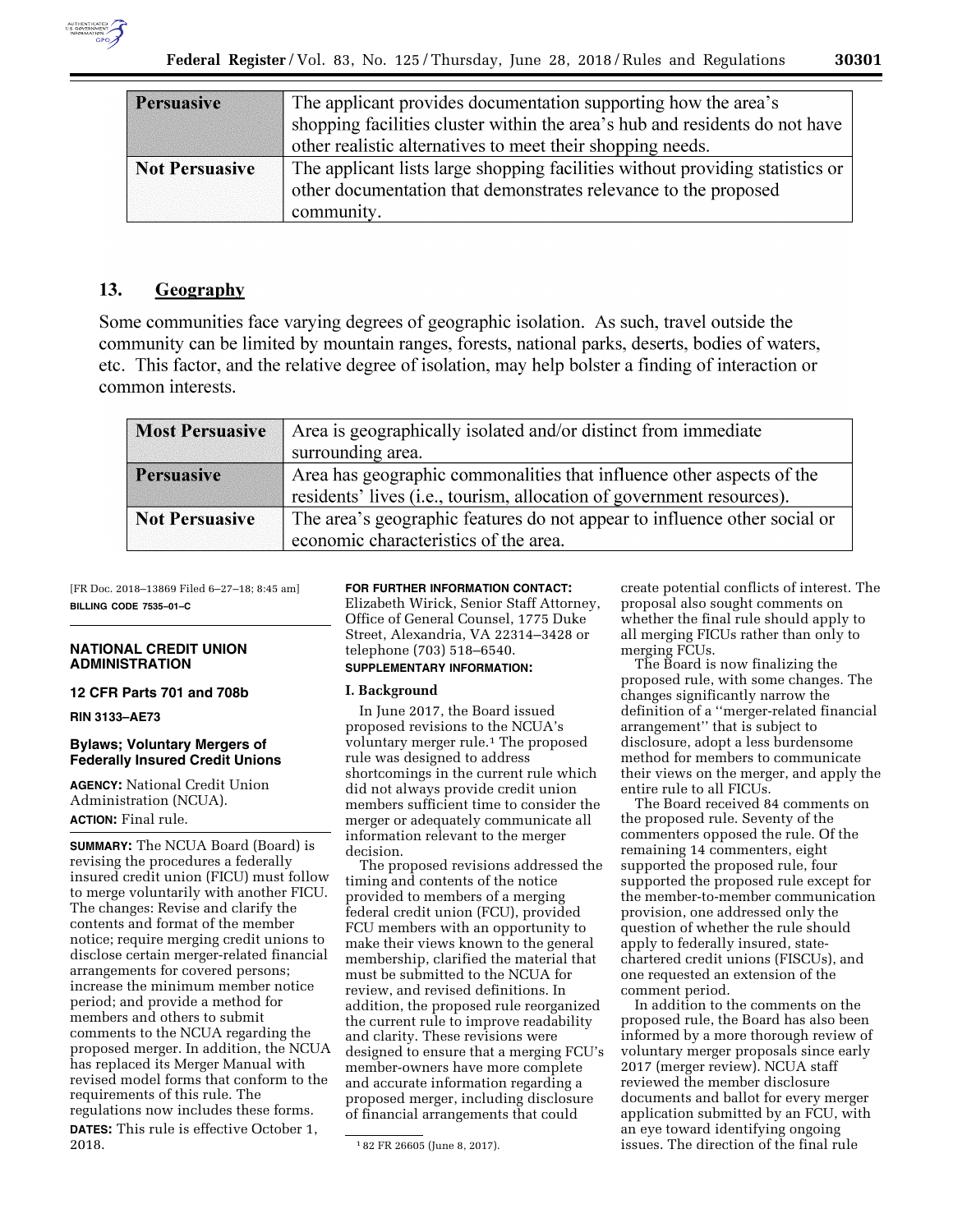reflects the experience and knowledge the NCUA has gained from the merger review process.

#### **II. General Comments on Proposed Rule**

The section-by-section summary of the final rule, below, discusses comments on specific provisions of the rule. This section explains the Board's views on general comments relating to: (1) The nature of the NCUA's authority; (2) credit union member-ownership; and (3) the state of the merger landscape for credit unions generally.

*The NCUA's authority to regulate mergers:* Several commenters questioned the NCUA's authority to regulate credit union mergers, or suggested that the NCUA's role is limited to safety and soundness concerns. These comments are inaccurate. The FCU Act explicitly requires the Board's ''prior written approval'' before a FICU merges with another FICU.2 Moreover, as detailed in the preamble to the proposed rule, the FCU Act requires the Board to consider six factors in determining whether to approve FICU mergers and other types of transactions.3 While several of the factors are safety and soundness-related, the factors also include ''the convenience and needs of the members'' and ''whether the credit union is a cooperative association organized for the purpose of promoting thrift among its members and creating a source of credit for provident or productive purposes.'' 4 Clearly, the FCU Act expects the Board to consider the effect of the proposed merger on credit union members and gives the Board authority to deny mergers that do not, in its judgment, serve members well.

*Need for a rule change:* Many commenters considered the proposed rule unnecessary. Twenty-two commenters opined that the NCUA has sufficient authority to address any issues related to particular mergers under the current rule. Twenty-two commenters also asserted that evidence of a widespread problem with mergers was lacking. While the Board agrees that the FCU Act and current regulation provide it authority to impose requirements on specific merger transactions on a case-by-case basis,<sup>5</sup> it questions whether this is the best approach in the long term. Further, the merger review confirmed prior anecdotal reports that the current

regulation and model forms do not encourage clear member disclosures in many situations, particularly in the area of insider benefits. The use of terminology that may not be clear to all credit union members, combined with the lack of instructions around how to disclose merger-related financial arrangements, often resulted in disclosures that obscured critical information. The Board has determined that adopting a uniform, explicit standard for disclosures, with updated regulatory language and a conforming sample form, is a more cost-effective and efficient use of agency resources than the case-by-case approach it utilized during the merger review.

*Nature of Credit Union Membership:*  Several commenters stated that while shareholders of public companies can sell their shares of stock at any time, credit union members have no right to the net worth of a credit union except in liquidation. This assertion ignores the reality that hundreds of credit unions annually return excess net worth to members via bonus dividends or interest rebates. Further, the fact that ownership of a portion of a credit union's net worth is less negotiable than a share of stock in a public company is irrelevant at the time of a proposed merger transaction. A credit union in good condition has the option of voluntary liquidation instead of voluntary merger. In recommending a proposed merger transaction, the board of directors of a merging credit union has made the determination to transfer its net worth to the continuing credit union instead of voluntarily liquidating and disbursing the credit union's net worth to its members.

*Factors contributing to mergers:* A number of commenters offered thoughtful analyses about how conditions, in the credit union industry and at the NCUA, tend to favor mergers and disfavor a robust appraisal of whether the merger meets the convenience and needs of the credit union's members. Several commenters who supported the rule argued that mergers have become the NCUA's method to resolve issues such as CEO succession and worrisome financial trends. Also, two commenters opposed to the rule stated the NCUA should acknowledge that many mergers occur because the merging credit union has determined it cannot keep up with increasing and changing regulation. The Board agrees that mergers should not be the first resort when an otherwise healthy credit union faces succession issues or lack of growth. The changes implemented in the final rule, particularly to the member notice, will

provide members the information they need to determine whether the merger meets their needs.

*Role of Boards of Directors and the NCUA:* Several commenters who supported the rule also asserted that the boards of directors of merging credit unions were failing to conduct sufficient due diligence and that the NCUA was not enforcing its rule on fiduciary duties for directors of FCUs. The merger review documented many instances where boards of merging credit unions discussed the possibility of a merger with multiple credit unions and approached the merger transaction with the best interests of their members as the highest priority. For example, one merging credit union wrote to nine different CUs, soliciting a merger partner, and conducted interviews with representatives of the credit unions that submitted the three best responses. The Board acknowledges, however, that not all boards of directors are as conscientious about fulfilling their fiduciary duties. The Board believes that this final rule, which will provide members with a more complete and understandable picture of the merger transaction, addresses these concerns. The revised member notice clearly communicates information about the merging credit union's net worth relative to the continuing credit union's net worth and whether insiders will be receiving significant payouts from that net worth. The revised member notice will also clearly convey how the proposed merger will affect access to locations and services. These changes give members greater ability to assess whether the proposed merger is in their best interests. The Board also confirms that, for merging FCUs, the NCUA's Regional Offices must ensure that boards and management have fulfilled their fiduciary duties under 12 CFR 701.4.

## **III. Comments on Specific Provisions of Proposed Rule and Summary of Final Rule**

#### *A. Applicability to FISCUs*

In the proposed rule, the Board noted that its concerns may not be limited to mergers where the merging credit union is an FCU. The plain language of section 205 of the FCU Act provides the NCUA with authority to approve mergers for all FICUs, not only FCUs.6 Accordingly, the Board requested specific comments on whether it should use the authority in the FCU Act to also apply the rule to merging FISCUs.7

<sup>2</sup> 12 U.S.C. 1785(b)(3).

<sup>3</sup> 82 FR 26605 (June 8, 2017) (citing 12 U.S.C. 1785(c)).

<sup>4</sup> 12 U.S.C. 1785(c).

<sup>5</sup> *Id.* 1785(b)(3); 12 CFR 708b.105(b).

<sup>6</sup> 12 U.S.C. 1785(b)(3).

<sup>7</sup> 82 FR 26605, 26613 (June 8, 2017).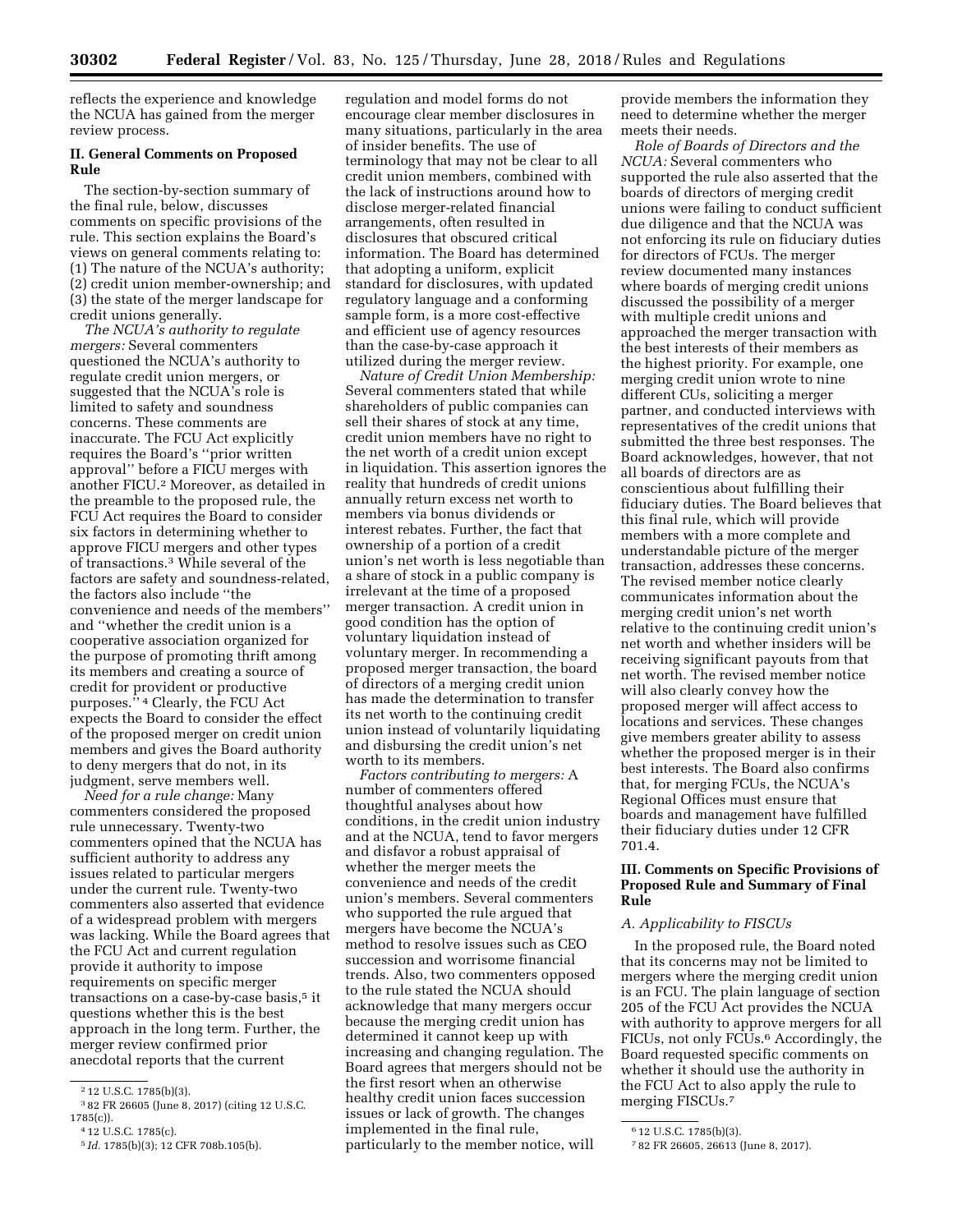Thirty-one of the thirty-five commenters addressing this issue thought the voluntary merger rule should not apply to merging FISCUs. These commenters argued that extending the merger rule's applicability to FISCUs was unwarranted because merger procedures are already regulated under state law and issues related to voluntary mergers do not present a safety and soundness threat.

The Board disagrees with the majority of commenters. Instead, as expressed by a minority of commenters, the Board finds that merger transactions may present safety and soundness risks which endanger the continuing credit union regardless of whether the merging credit union is an FCU or a FISCU. For example, members of a merging credit union who discover, after the fact, that they were inadequately informed about the details of the merger may become disgruntled. The dissatisfied members could create bad publicity, creating a reputation risk for the continuing credit union. Unhappy members could also choose to stop doing business with the continuing credit union, affecting earnings projections. In contrast to commenters' assertions, the statutory factors the Board must consider in granting or withholding approval of a merger transaction include several factors related to safety and soundness, such as the financial condition of the credit union,<sup>8</sup> the adequacy of the credit union's reserves,<sup>9</sup> the economic advisability of the transaction,<sup>10</sup> and the general character and fitness of the credit union's management.<sup>11</sup>

Further, several commenters also affirmed the Board's observation in the preamble to the proposed rule that the same incentives for potential conflicts of interest exist in both FISCUs and FCUs. The amended disclosure requirements of the final rule address this potential by providing credit union members with information about how the merger transaction will affect their interests. The disclosures are in keeping with the statutory factors that require the Board to consider ''the convenience and needs of the members to be served by the credit union'' 12 as well as whether the credit union conforms to its purpose ''of promoting thrift among its members and creating a source of credit for provident or productive purposes.'' 13 The Act

- 10 *Id.* (c)(3).
- 11 *Id.* (c)(4).
- 12 *Id.* (c)(5).
- 13 *Id.* (c)(6).

does not limit these concerns to FCUs and FCU members.

Finally, the other regulations the Board has adopted under the authority of Section 205 apply to all FICUs rather than only FCUs. These regulations address:

FICU conversions to banks; 14

FICU mergers with banks; 15 and FICU mergers with credit unions not insured by the National Credit Union Share Insurance Fund (NCUSIF).16

Applying all portions of the merger rule to all FICUs conforms to the approach the Board has taken in these other regulations promulgated under the same authority in the FCU Act.

For the reasons above, the Board has determined to apply the final rule to all FICUs. To allow time for FISCUs to comply with the final rule, the Board has delayed the effective date until October 1, 2018. The final rule will apply only to new merger applications submitted after the rule's effective date.

#### *B. Section 708b.2 Definitions*

#### Covered Person

The proposed rule requires merging FCUs to disclose to members any ''merger-related financial arrangement'' provided to a ''covered person.'' As discussed in the preamble to the proposed rule,<sup>17</sup> the definition of ''senior management official'' in current § 708b.2 frequently resulted in FCU members having incomplete information about the benefits provided to FCU insiders as part of a merger transaction. The proposed rule amended § 708b.2 by removing the definition of ''senior management official'' and adding a definition for ''covered person.'' The term ''covered person'' means the credit union's chief executive officer or manager; the four most highly compensated employees other than the chief executive officer or manager; and any member of the board of directors or supervisory committee.

Thirty-six commenters who addressed the definition of covered person opposed it, and suggested a variety of alternatives. Six commenters did not object to the definition, and one of these commenters suggested expanding it to include family members of covered persons. In addition, two commenters agreed the definition of ''senior management official'' in the current rule was under-inclusive without offering an explicit opinion about the proposed changes.

The most common objection, stated by twenty-six commenters, was that the proposed definition of ''covered person'' would encompass all employees at smaller credit unions, when many of these employees are not in a position to influence merger discussions. This is an inaccurate characterization of many small credit unions. In the course of the merger review, the NCUA observed that all of the employees in many smaller credit unions exercised leadership or management roles and were in a position to influence merger negotiations. For example, in one credit union, an employee with the title of ''teller'' was involved in locating a merger partner and negotiating the terms of her severance payment.

Many of the objections to the definition of ''covered person'' were related to concerns with the proposed rule's expanded definition of ''mergerrelated financial arrangement.'' The final rule has a narrower definition of merger-related financial arrangement than the proposed rule or even the current rule, as detailed below. As a result, fewer covered persons will have arrangements that are subject to disclosure. Further, the merger review revealed very few instances where family members of covered persons received merger-related financial arrangements, so the Board does not see the need to expand the definition of covered person to include family members. Accordingly, the Board is adopting the definition of covered person as proposed.

#### Merger-Related Financial Arrangements

The NCUA's merger rule has required merging credit unions to disclose ''merger-related financial arrangements'' to members since 2007. ''Merger-related financial arrangements'' include any increases in compensation or benefits that exceed the greater of 15% or \$10,000.18 The proposed rule expanded the definition of ''merger-related financial arrangement'' to cover increases in compensation or benefits received by a covered person, of any amount. Compensation includes bonuses, early payout of retirement benefits, increased insurance benefits, and any other financial rewards or benefits. The proposed rule also considered any increases in the 24 months before ratification of the merger proposal, as well as any related increases occurring after the merger, as merger-related.

Thirty-seven commenters objected to the proposed expansion of the definition of merger-related financial

<sup>8</sup> 12 U.S.C. 1785(c)(1).

<sup>9</sup> *Id.* (c)(2).

<sup>14</sup> 12 CFR part 708a, subpart A.

<sup>15</sup> 12 CFR part 708a, subpart C.

<sup>16</sup> 12 CFR part 708b, subpart B.

<sup>17</sup> 82 FR 26605, 26606 (June 8, 2017). 18 12 CFR 708b.2.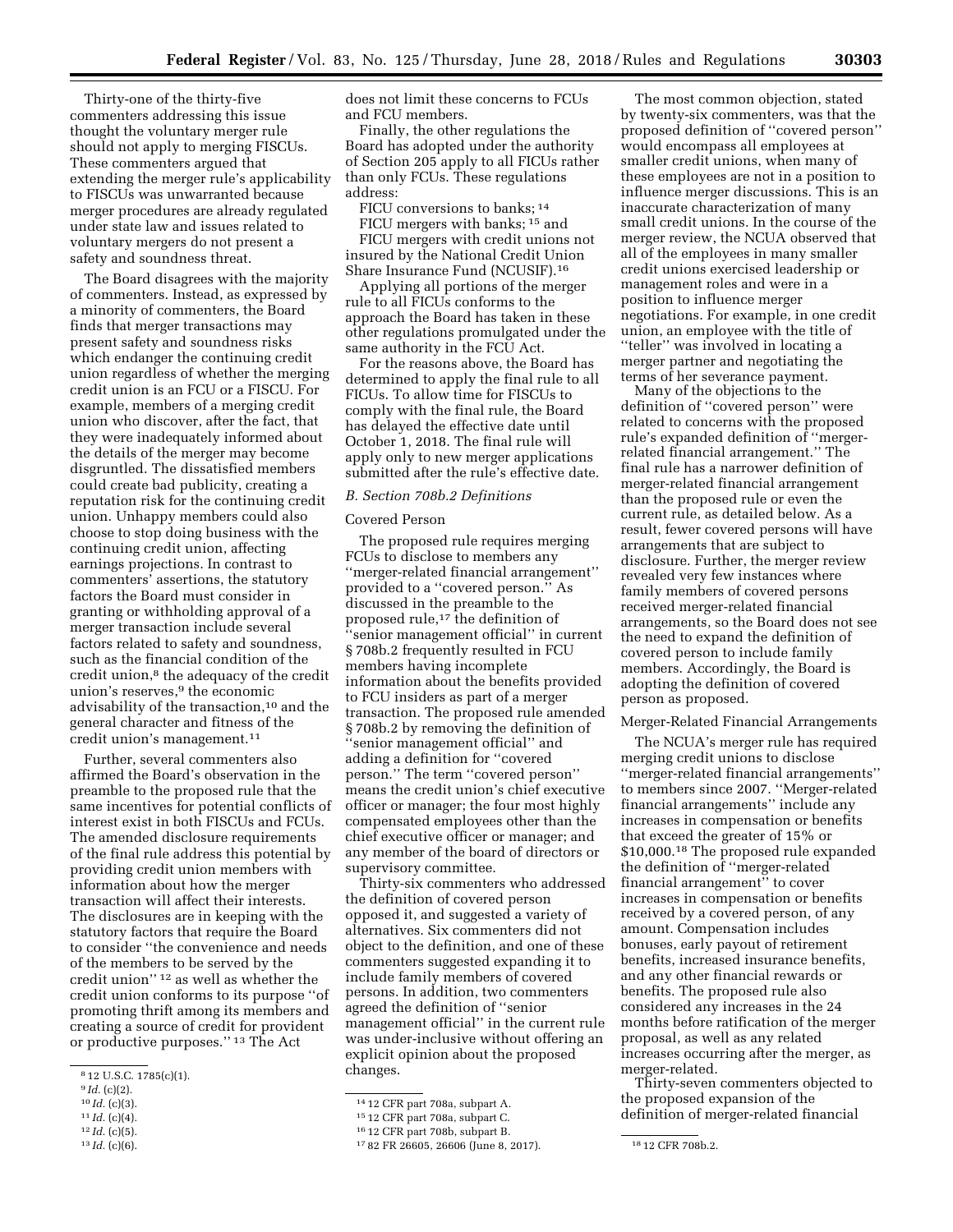arrangement. Twenty-three of these commenters thought that the NCUA should retain a threshold similar to or higher than that in the current rule. Fourteen commenters suggested that increases in compensation and benefits for staff transferring to continuing credit unions from merging credit unions are to be expected, because continuing credit unions are usually significantly larger than merging credit unions. A number of these commenters said disclosure should not be required in situations where an employee receives an increase as a result of transferring to the continuing credit union. Two commenters recommended disclosure of merger-related financial arrangements as an aggregate amount rather than broken out by individual recipient.

A smaller number of commenters either had no issues with the proposed definition of merger-related financial arrangement or wanted more detail in disclosures about merger-related financial arrangements. Two emphasized that all payments to management should be disclosed to members. One commenter suggested that the rule should provide for clawback of any merger-related financial arrangement not disclosed at the time of merger.

The final rule adopts a narrower definition of the term ''merger-related financial arrangement'' than proposed based on commenters' suggestions as well as experience gained from the merger review. The final definition covers fewer types of compensation than the definition in the current rule. In particular, the final rule will not require employer-provided medical insurance, retirement, and other benefits offered on a non-discriminatory basis to all employees of the continuing credit union to be disclosed as merger-related financial arrangements. All of the seven commenters who responded to the Board's question about whether such benefits should be subject to disclosure specifically requested that these types of benefits not be subject to disclosure.

The merger review provided further support for revising the definition of ''merger-related financial arrangement.'' The NCUA experienced significant difficulties in obtaining sufficient information about benefits at the continuing and merging credit unions because, in most cases, staff for the merging credit union were genuinely uninformed about the relevant details of their benefits plans at the merging and continuing credit unions. It thus seems unlikely that benefits offered to all employees of the continuing credit union would be a source of potential conflicts of interest. The merger review

also confirmed the difficulties in quantifying and explaining these benefits in the member notice. Even after obtaining information on plan costs and benefits, it was often difficult to determine whether, for example, a particular health insurance plan at a continuing credit union was superior to that at a merging credit union. Potential benefits from new retirement plans are too far removed in time to accurately project what benefits, if any, might result. The Board agrees with commenters that benefits offered on a non-discriminatory basis to all employees of the continuing credit union need not be disclosed as mergerrelated financial arrangements for employees of the merging credit union. The definition of merger-related financial arrangement in the final rule thus excludes employer-provided medical insurance, retirement, and other benefits offered on a nondiscriminatory basis to all employees of the continuing credit union.

The final rule also retains the current threshold for the value of merger-related financial arrangements in the current rule. This means that only mergerrelated increases that exceed the greater of \$10,000 or 15% of compensation must be disclosed. As discussed in the preamble to the proposed rule, the Board believed eliminating the threshold would offer regulatory relief and promote clarity. In light of the number of comments requesting a de minimis threshold such as this, the Board has determined to retain the current rule's requirement that only increases that exceed the greater of \$10,000 or 15% are subject to disclosure. Increases below this threshold are less likely to incentivize staff of merging credit unions to promote a merger that is not in members' best interests.

The proposed rule also includes any increases received in the 24 months before the merger, as well as related increases paid after the merger, in the definition of ''merger-related financial arrangement.'' Commenters objected to not having a date certain after a merger when compensation increases will not be deemed merger-related. Several commenters also stated that the NCUA should retain its ''but for'' test when considering whether an increase is merger-related and only require disclosure for increases that would not have occurred but for the merger. The Board has determined that the definition of ''merger-related financial arrangement'' in the final rule will include only increases that occurred because of, or in anticipation of, a merger (*i.e.*, the "but for" test).

Merging credit unions should, however, be aware that any increases occurring in the 24 months before the merger may be deemed merger-related after review of board minutes, examination reports, and other relevant information. Similarly, continuing credit unions should be on notice that compensation provided only to staff transferred from the merging credit union is likely also merger-related and should be disclosed in the member notice if it is above the threshold amounts. If the NCUA discovers that a member notice was misleading or inaccurate about the amount of mergerrelated financial arrangements, it may take appropriate enforcement action.

While benefits that are available to all employees of a continuing credit union are not merger-related financial arrangements under the final rule, the Board emphasizes that any benefits that apply only to certain employees must be disclosed as merger-related financial arrangements if they meet the threshold in the rule. Some examples of these types of benefits include supplemental retirement plans for high-ranking employees, additional life insurance for certain employees, and additional paid leave time. Also, the following arrangements, identified during the merger review, provide other examples of the types of benefits that must be disclosed if they exceed the threshold amount.

*Life insurance and annuities:* One merging credit union had reduced the value of an executive's life insurance policy when the original premiums failed to yield the desired amount. Because the value of the policy was reduced, the executive became 100% vested in the policy several years earlier than scheduled. This reduction occurred several years before the merger. Shortly before the merger, and at the request of the continuing credit union, the merging credit union made another payment to restore the life insurance policy to the original amount, but without reverting to the original vesting schedule. This is a mergerrelated financial arrangement because, but for the merger, the executive's life insurance would have had a lower value.

*Payment for accrued leave:* In many mergers, executives or staff receive payment for accrued leave. The Board recognizes that many merging credit unions permit employees to cash out accrued leave under certain circumstances. Some credit union policies give employees the option to receive payment for accrued leave at specified times like year-end, some allow payouts when employees leave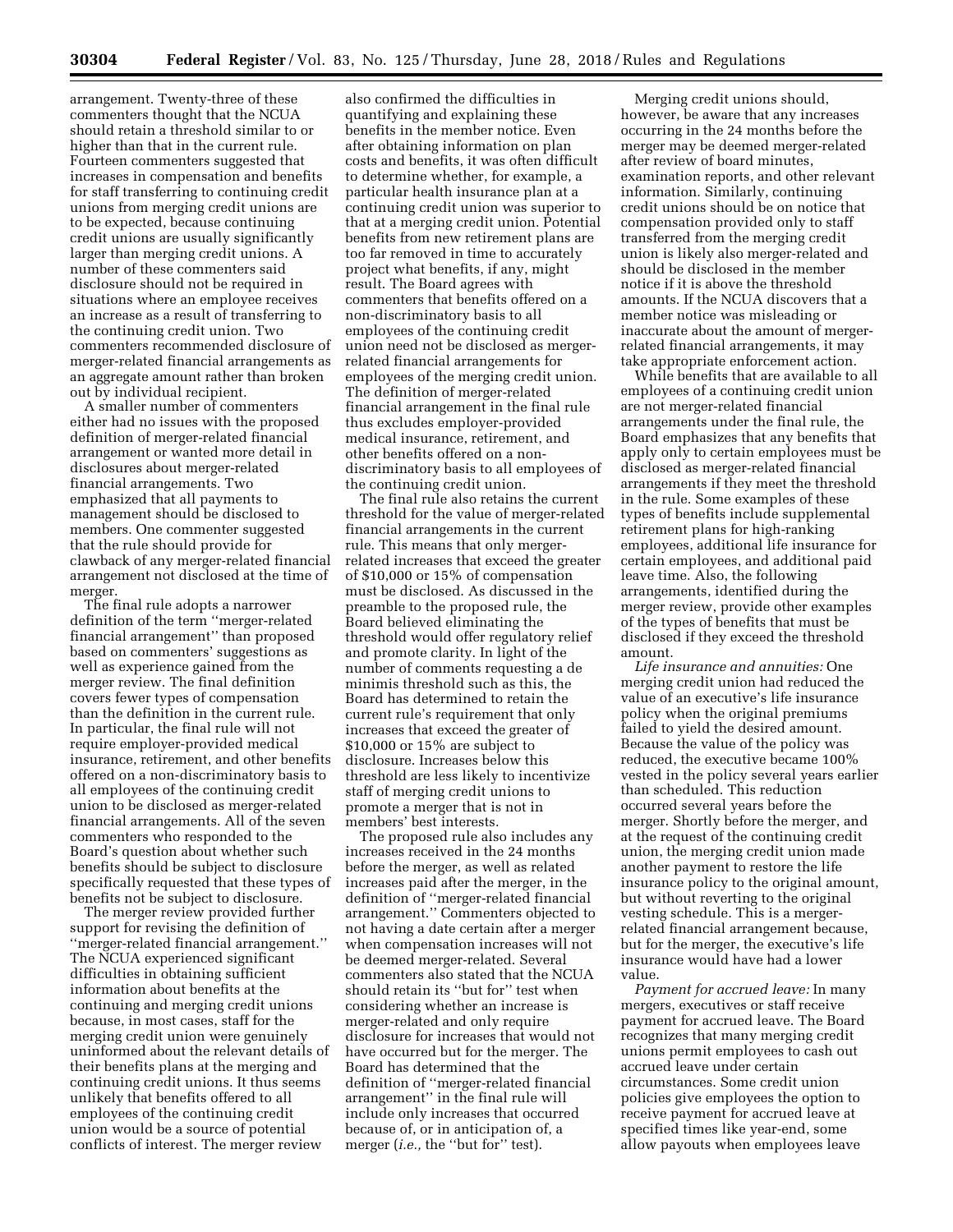the credit union, and some policies allow both types of payments. Credit unions and their employees who have such policies often take the view that any payments for accrued leave should not be deemed merger-related financial arrangements. This is an overly narrow approach. Regardless of whether a merging credit union's policies give employees the right to cash out leave, the test is whether the payment for leave occurs earlier in time or in a greater amount because of the merger.

*Bonuses:* The Board is aware that the boards of directors of many merging credit unions want to recognize employees for their service to the credit union and do this by authorizing some type of payment to employees during the merger process. Some commenters and merging credit unions have argued that such payments in recognition of past service should not be deemed merger-related. In determining whether such payments must be disclosed, the NCUA will, as discussed above, apply the ''but for'' test and only require disclosure of payments that would not have occurred but for the merger.

*Severance payment agreements:* In several mergers, continuing credit unions executed employment agreements with employees of the merging credit union that constituted merger-related financial arrangements. Some contracts guaranteed employment for a number of months or years, with the proviso that if the employee was terminated for any reason other than for cause, the continuing credit union would pay the employee compensation for the remainder of the period. Other contracts were even more generous and promised to pay the employee compensation for the agreed-upon period even if the employee quit. Employment contracts that guarantee payment of compensation for a set period are merger-related financial arrangements if they result from the merger and meet the threshold in the definition.

The above examples are not an exhaustive list. The general rule is that any benefit that an employee from a merging credit union will receive at the continuing credit union that is greater than the threshold amount must be disclosed as a merger-related financial arrangement unless an identical benefit is offered to all employees of the continuing credit union. Also, any benefit under an existing arrangement that is triggered by a change in control provision is, by definition, a mergerrelated financial arrangement if it is greater than the threshold amount.

While the Board agrees with many commenters on various aspects of the

subject of merger-related financial arrangements, a number of commenters made flatly erroneous comments on this topic. These include comments that: (1) Discounted the nature of member ownership and the obligations a credit union has to its member-owners; (2) made incorrect statements about disclosure requirements applicable to other entities; and (3) ignored the potential for conflicts of interest due to increases in compensation. For example, five commenters suggested that the NCUA's review of mergerrelated compensation alone would suffice and disclosure to members was unnecessary. Another suggested that members have no role in considering merger-related payments to employees. These comments are legally inaccurate and philosophically off-base. The net worth of a credit union belongs to its members. Payments to insiders, especially in the context of a voluntary merger where a credit union could choose to liquidate and distribute its net worth among its members, are distributions of the credit union's net worth. Accordingly, members should be informed when a significant payout occurs.

Another objection the NCUA heard frequently during the merger review was that requiring such disclosures would cause merger votes to fail. The merger review demonstrates these fears have no basis in reality. During the merger review, despite heightened scrutiny and disclosures of merger-related financial arrangements, no mergers failed for this reason.19

Similarly, some commenters opined that the proposed rule would subject the compensation of employees of merging credit unions to a higher level of scrutiny than employees of any other type of industry. Contrary to these assertions, even if the proposal's requirement to disclose increases in compensation related to the merger had been adopted as proposed, employees of merging credit unions are subject to far fewer disclosures about their compensation than employees of other industries. The existing rule and proposed rule only require disclosure of the amount of increases above the threshold amount. In contrast, many employees and executives in other industries are subject to disclosure of the entire amount of their compensation. Salary information for the CEO, CFO and the three other most highly compensated employees of

publically-traded companies is available in filings with the Securities and Exchange Commission. Salary information for CEOs of non-profit organizations, including state-chartered credit unions, is available on Form 990 filed with the Internal Revenue Service.

Other commenters seemed unaware of the potential for conflicts of interest associated with merger-related financial arrangements. Several stated that higher salaries at the continuing credit union do not present a conflict of interest necessitating disclosure, or that such increases should only be subject to disclosure if the total amount of an employee's salary would be above what is customary for similar positions at the continuing credit union. The Board disagrees. The prospect of a significantly higher salary at the continuing credit union could be a motivating factor in an individual's choice to advocate for a merger, both internally within the credit union leadership and with members. Credit union management may well have considerable influence with members, who may look to management for trusted opinions and advice about whether the proposed merger is in the best interests of the credit union and its members. It is not unimaginable that the prospect of a significantly higher compensation package could affect an individual manager's thinking about the desirability of the merger.

The Board does not object to the fact that employees of merging credit unions may be seeking or receiving higher remuneration through a merger. The Board agrees that in many cases, employees of merging credit unions are receiving below-market pay, and some of these credit unions do not have the ability to appropriately compensate their deserving employees. During the merger review, the vast majority of mergers that included compensation increases had increases that were below the threshold amount for merger-related financial arrangements in the current and final rule. Thus, the continuing credit union was able to adjust compensation to market rates without triggering a disclosure requirement. The final rule simply requires that members be informed of significant increases, so that they understand all of the factors potentially contributing to the merger.

One commenter requested the disclosure requirement only apply to the amount of the increase, not entire compensation. The Board reiterates that, as stated in the rule text and discussed in the preamble to the proposal, and as under the current rule, only the amounts of the increases are subject to disclosure.

<sup>19</sup>Of the 139 mergers reviewed as of May 7, 2018, the NCUA is aware of only two that were not approved by members and those mergers had no merger-related financial arrangements.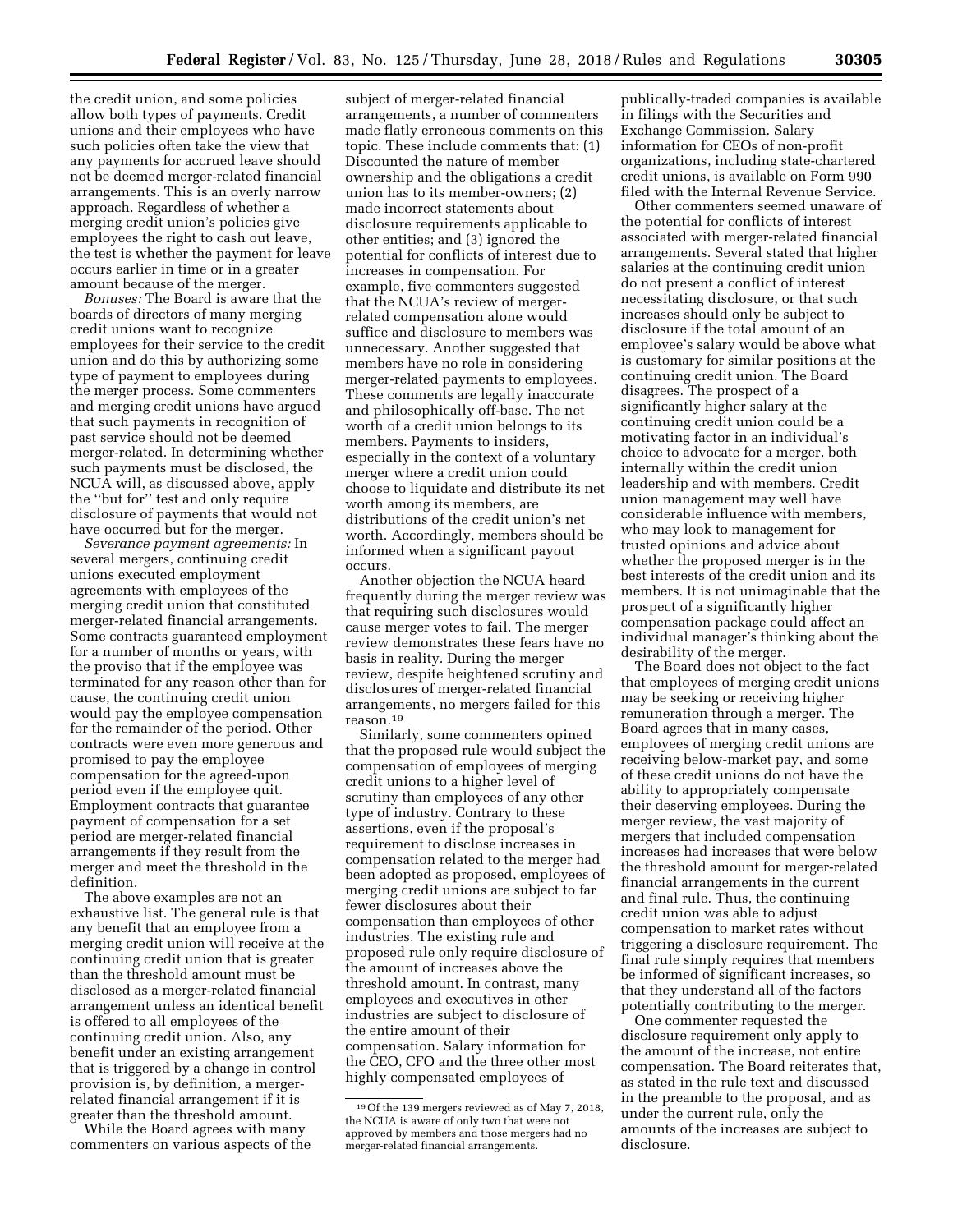The merger review identified many instances where a merging credit union had not disclosed all merger-related financial arrangements in their member notices. In some of these cases, credit union representatives asserted that the payment should not be deemed mergerrelated if the merging credit union had the ability to make this payment. The determinative factor is not whether the merging credit union could have chosen to make this payment had it remained a separate credit union. If that were the standard, many payments by a merging credit union would fall outside the definition. Rather, the relevant question is, ''Would this payment have occurred if the credit union were not merging?'' If the answer is no, then the payment is merger-related and the merging credit union must disclose it on the member notice if it exceeds the threshold amount.

Finally, during the merger review, staff identified a number of instances where merging credit unions with significant levels of merger-related financial arrangements made the required disclosures, but surrounded the disclosure of the amounts with voluminous text. Some draft disclosures, particularly those prepared by outside attorneys, seemed designed to obscure or bury the fact of the payments in the name of providing ''context'' about the need for the payments. Again, nothing in the FCU Act or the final rule prohibits payments, in any amount, to insiders of a merging credit union. The Board neither encourages nor discourages such payments, as this determination rests with the boards of the merging and continuing credit unions and the members of the merging credit union. The Board, however, is requiring that disclosures to members of the merging credit union be clear and understandable, as provided in the revised model member notice.

#### Record Date

The proposed rule also adds a definition of ''record date'' to clarify which FCU members are eligible to vote on a proposed merger. The NCUA received only two comments on this provision, both of which supported adding this definition. Accordingly, the definition of ''record date'' in § 708b.2 is unchanged from the proposed rule.

#### *C. Section 708b.105 Submission of Merger Proposal to the NCUA*

The proposed rule required the merging and the continuing credit unions to submit their respective board minutes to the NCUA that reference the merger during the 24 months before the

boards of directors of the credit unions approved the merger plan. Twelve commenters thought this time period was excessive and suggested a shorter period, while one commenter observed that merger-related discussions might have begun earlier than two years before the merger. The merger review documented many merger-related discussions that occurred before the sixor twelve-month lookback some commenters favored. Also, while examiners review board minutes during exams, these are not, as some commenters claimed, available for the Regional Office to download when a merger package is submitted. Accordingly, the final rule adopts this requirement as proposed.

The proposed rule also added a requirement that the merging and continuing credit unions certify that there are no other merger-related financial arrangements other than those disclosed in the notice to the members of the merging credit union. The final rule adopts this requirement as proposed, with one addition. As suggested by one commenter, the final rule adds the requirement that the CEOs of both credit unions also sign the certification.

#### *D. Section 708b.106 Approval of the Merger Proposal by Members*

Timing Requirements for Member Notice

The proposed rule increased the length of the minimum notice period preceding the meeting to discuss and vote on the merger proposal. Under the current rule, a merger meeting and vote could occur as few as seven days after the merging FCU mails notice of the meeting to its members. The proposal required a merging FCU to mail notice of the meeting and vote at least 45, but no more than 90, days before the meeting. Twenty-three commenters expressed an opinion about the notice period. Sixteen of the commenters suggested a shorter notice period, although several of these commenters also agreed the current seven-day minimum was too short. Six commenters supported the proposal's timeframe or requested a longer notice period. One commenter agreed the current seven-day notice period was insufficient but did not suggest an alternative.

The Board is adopting the timing requirements for the member notice as proposed, except for FICUs seeking to terminate NCUSIF coverage. The Board agrees with commenters who noted that the process of relinquishing the charter of a functioning credit union, and

determining the disposition of the merging credit union's net worth, merits allowing members sufficient time to consider the merger proposal. The value of a credit union charter is considerable even without considering the net worth of the merging credit union. Obtaining a new credit union charter is timeconsuming and requires organizers to raise capital. Moreover, usually most or all of the merging credit union's net worth transfers to the continuing credit union. For these reasons, an expanded notice period is appropriate.

The Board does not agree with some commenters' concerns that the 45-day minimum notice period will create problems when a quick merger is necessary. The Board reminds these commenters that the merger rule already permits the NCUA to waive the member vote if it finds that a merging credit union is in danger of insolvency and that a merger would avoid a loss to the NCUSIF.20 If a merging credit union's situation is severe enough to warrant a waiver of the member vote, obviously the 45-day notice requirement would not apply. For other merging credit unions, the addition of a reasonable number of days to the process will not affect the merger. OGC's merger review did not identify any mergers where changing the required notice period would have caused the merger proposal to fail. Further, once credit unions build in the increased notice period into their estimates of the timeframe required to merge, the effect on merger transactions should be minimal.

The Board is not lengthening the notice period for mergers where a FICU is proposing to terminate NCUSIF coverage by merging with a nonfederally insured credit union. For terminations of NCUSIF coverage, the FCU Act specifies a notice period of at least seven days, but no more than 30 days.21 The Board cannot adopt a regulation that would conflict with the statute and so is retaining the requirement in the current rule for a notice period of seven to 30 days for mergers that result in termination of NCUSIF coverage.

Ideally, the Board would prefer to impose requirements for providing member notice in mergers that involve termination of federal share insurance that are the same as requirements for member notices in mergers that do not include federal share insurance termination. The required statutory notice period for federal share insurance termination,22 however, makes this

<sup>20</sup> 12 CFR 708b.105(b).

<sup>21</sup> 12 U.S.C. 1786(d)(2).

<sup>22</sup> *Id.*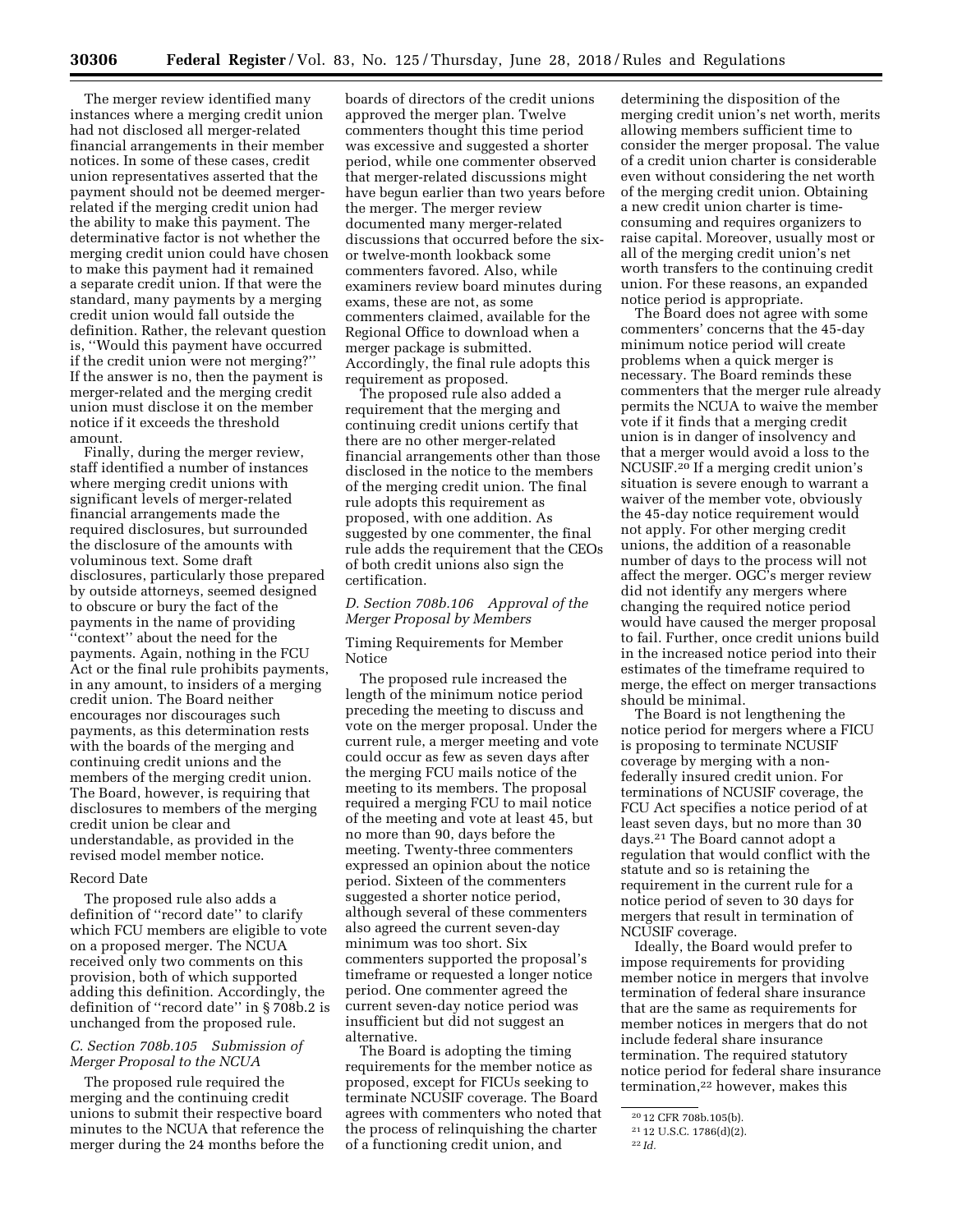impossible. Accordingly, the final rule retains the existing requirement that FICUs proposing to merge into a nonfederally insured credit union must send their members notice at least 7 but not more than 30 days before the member vote.

In practice, however, many members of FICUs seeking to terminate NCUSIF coverage already receive a notice period that is closer to the notice period the final regulation imposes for other types of mergers. The FCU Act requires that at least 20% of members participate in the vote to terminate federal share insurance coverage.23 Because of this participation requirement, some credit unions seeking to terminate NCUSIF coverage provide an additional, prenotice communication to increase the likelihood of achieving the required member participation. The 7- to 30-day notice period in the FCU Act applies only once a credit union's board approves a proposal to terminate insurance coverage.24 As the FCU Act is silent about notices before the credit union board approves an NCUSIF termination proposal, the NCUA has permitted credit unions seeking to terminate NCUSIF coverage to send an additional notice in advance of the credit union board's approval to advise members that the credit union's board will be considering the matter.<sup>25</sup>

#### Contents of Member Notice

The proposed rule also included changes to the contents of the notice members of merging credit unions receive. These changes were designed to improve the quality and readability of the information provided in the member notice. Relatively few commenters made specific observations about these provisions, and the comments were mixed. Three commenters, who were otherwise opposed to the rule, affirmatively noted they had no objections to these changes or that they improved clarity. Two commenters deemed the goal of having a short, understandable notice unrealistic. One commenter said that merging credit unions should determine what information is most relevant to their members. Several commenters worried that lengthy disclosures would make members less likely to read them.

Several commenters thought the member disclosure documents should contain more information. One requested the notice include more information about the factors the credit union's board considered in

determining to merge and in selecting a merger partner. Five suggested the disclosures should include additional information about the disposition of the merging credit union's net worth. These suggestions included: (1) Requiring the merging credit union to disclose the ratio of member benefits to the merging credit union's net worth compared to the ratio of merger-related financial arrangements to the merging credit union's net worth; (2) requiring the notice to discuss the possibility of a merger dividend to members; and (3) requiring the notice to state the dollar amount of the merging credit union's net worth. Another commenter requested specific disclosures when an acquiring credit union books ''negative good will'' due to the merger, including the merging credit union's estimated book value and market value presented in terms of dollars per member. Other commenters requested that instead of requiring information about life savings and loan protection insurance, which are infrequently offered, the notice should require specific information about more common products and services.

The Board is adopting the amended disclosures mostly as proposed. The only change in the final rule is the addition of information in the member notice about the effect of the merger on ATM access. In the proposal, the Board inquired whether the required disclosures in the notice should be expanded to include items such as ATM access or fee comparisons.26 Several commenters requested the member notice include information about any ATM access changes, as well as other suggestions. The Board believes that the amended disclosures adequately convey to members the most relevant information—how the merger will affect locations and services and how or if there will be a distribution of the merging credit union's net worth. In addition, as discussed below, the NCUA has added revised sample member notice and ballot forms that conform to the requirements in § 708b.304.

The Board also clarifies that the member notice and ballot should not be combined with other types of notices. For example, one draft member notice submitted during the merger review attempted to combine the merger notice with the Supervisory Committee audit.27 The merger notice included a statement at the very end that the member should check their account

balances as listed on an enclosed sheet, and unless they returned another document disputing the balance, the credit union's records were presumed correct. Although this procedure is the most common way credit unions conduct Supervisory Committee audits and is not problematic on its own, in this case, members who failed to read to the end of the member notice would not have realized they also needed to verify their account balances. The Board understands the appeal of consolidating information into fewer mailings, but this convenience for the credit union is outweighed by the danger that members will miss information about the proposed merger, the other issue, or both.

Member Comments on the Proposed Merger Transaction

The proposed rule included provisions to facilitate member discussions about the merger transaction. These provisions, modelled on a similar requirement in the NCUA's rule governing credit union to bank conversions, would establish procedures to allow for member-tomember (MTM) communication in advance of a member vote. The MTM communication provision was the least popular part of the proposed rule, with 45 commenters opposing it. The most common objection was that the MTM communication process would delay the merger process, make mergers more complicated and costly, or discourage them entirely. Another frequently expressed fear was that disgruntled members, employees or competitors would use the MTM communication to convey misleading or inaccurate information. Other commenters opined that the MTM would expose the merging and continuing credit unions to reputation or litigation risk, raise the costs of mergers, and that members prefer alternate methods of receiving communications from other members. Finally, a few commenters objected to the NCUA's role in overseeing the MTM communication process and disagreed with the NCUA's observation that the proportion of votes in favor of merger is lower for ballots cast in person than for ballots cast by mail and, therefore, justifies the need for additional MTM communication.

Commenters suggested a variety of alternatives to the MTM provisions of the proposed rule. Two commenters suggested the merging credit union aggregate all member comments and either distribute one communication, or share the aggregated comments at or before the special meeting. Three commenters suggested holding an extra

<sup>23</sup> *Id.* 

<sup>24</sup> *Id.* 

<sup>25</sup> 70 FR 3279, 3285 (Jan. 24, 2005).

<sup>26</sup> 82 FR 26605, 26610 (June 8, 2017). 27The Act requires an FCU's Supervisory Committee to verify member account balances at least once every two years. 12 U.S.C. 1761d.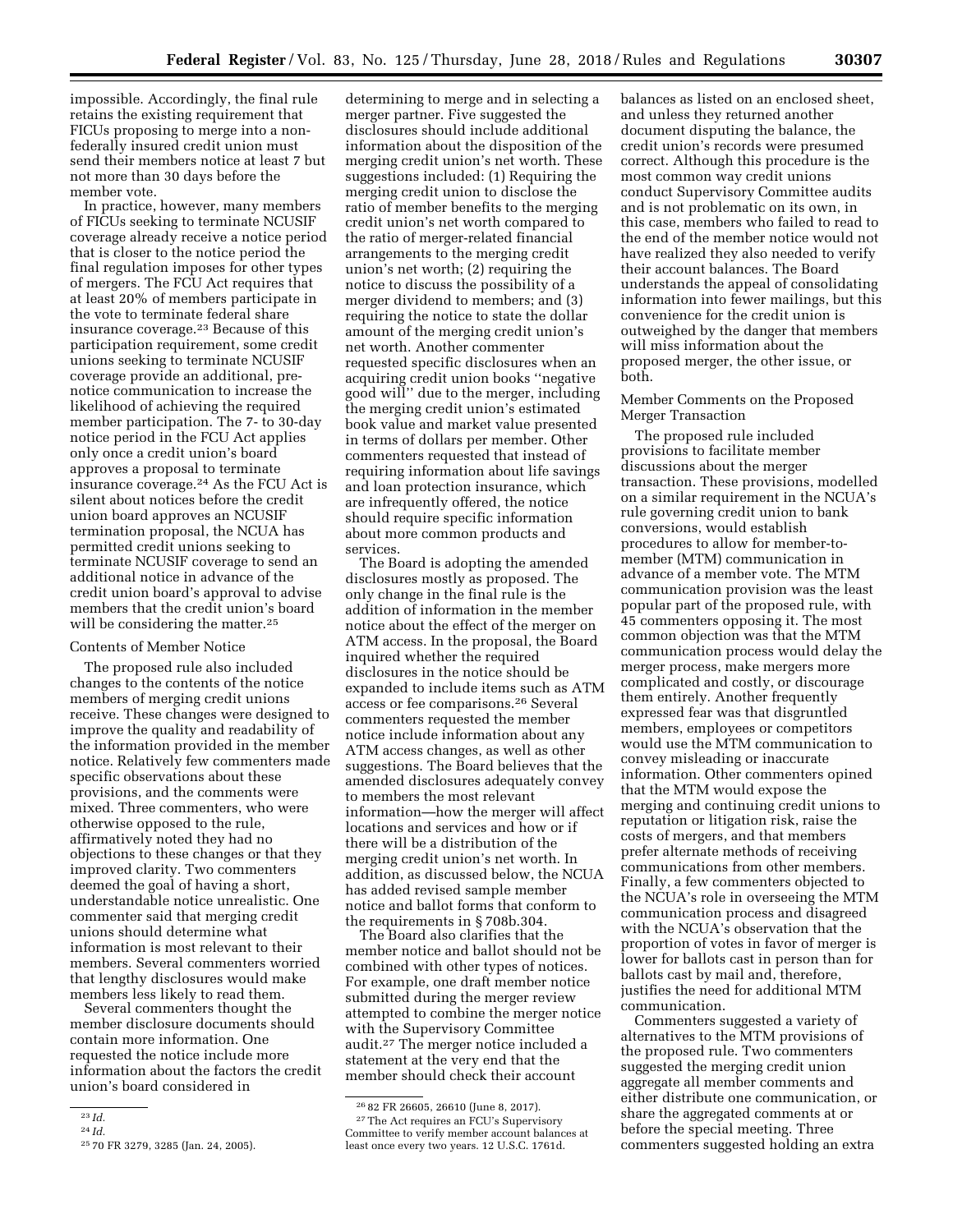member meeting either during the voting period or before the voting period where members can obtain information on and discuss the merger, with a summary of the meeting posted online. Two commenters suggested that the NCUA create an online posting for each merger that allows members to submit comments. Further, one commenter requested public notice at the time a merger application is filed with the NCUA.

The Board believes many of the commenters' fears about the MTM communication provision are unlikely to materialize. The MTM communication provisions were modelled after those in the NCUA's part 708a regulation on credit union conversions to banks. Since the MTM communication provisions of part 708a took effect in early 2007, there have been eleven bank conversion attempts. An MTM communication occurred in fewer than half of these attempts. As most proposed bank conversions, which have a greater effect on member rights than a merger with another credit union, do not have an MTM communication, the Board finds it unlikely that many credit union merger proposals would evoke MTM communications.

In terms of the potential for abuse, the Board reminds commenters that the proposed rule provided for the NCUA to review MTM communications that merging credit unions find inaccurate or misleading. While this process would require time and effort on the NCUA's part, the Board expects this commitment would not be major because only a small proportion of credit union mergers would involve MTM communications.

In summary, the Board believes many of the commenters' fears about the effects of the MTM communication provisions are exaggerated. Nevertheless, the Board agrees that there may be an alternative way to accomplish the Board's goal of permitting members to dialogue about the proposed merger transaction while avoiding the features that made the MTM communication objectionable to commenters. The Board requested comments about all aspects of the proposed rule, which includes the MTM communication provision. The Board is now adopting the suggestions of two commenters who requested that the NCUA provide publicly accessible information about proposed merger transactions on the NCUA's website, with a section for member comments. The final rule requires the member notice to include information about the NCUA website where merger information and member comments are

posted, as well as the email and physical addresses where members may submit their comments for posting.

Other regulators regularly provide similar information on their websites about pending transactions of regulated institutions. The Office of the Comptroller of the Currency (OCC), for example, posts a weekly listing of all applications it has received and actions it has taken.28 The actual applications for transactions such as mergers, are also posted on the OCC's website, along with a section for posting public comments.29

The Board intends to establish a page on the NCUA's website similar to the OCC's, allowing credit union members and the public to view non-confidential portions of merger applications. The member notice will include a link to the website where the merger application and comments will be available, as well as information about how to submit a comment. Because the purpose of the website is to encourage dialogue between credit union members, the NCUA will post comments only from credit union members, as well as any responses from credit union management. Members must include their name and their city and state of residence, at a minimum, or their comment will not be posted. The NCUA will review comments before posting to ensure that the comments are appropriate and limited to the topic of the proposed merger.

For the reasons above, the merger applications website replaces the MTM communication provisions of the proposed rule. The NCUA is in the process of developing the website, and it will be operational by the effective date of this rule.

Electronic Notification and Voting

As part of the merger review, a credit union inquired if it could supply the member notice, and conduct the member vote, electronically. The Board does not object to providing member notices and other documents electronically to members who have previously agreed to electronic notification. Nor does the Board object to providing the option to vote electronically. Credit unions using electronic means, however, must also allow members to vote by paper ballot in person or by mail and should ensure that their bylaws allow for voting by electronic means.

#### Return of Net Worth to Members

Several times during the merger review, credit unions inquired about the permissible methods of calculating how to return some net worth to members. In particular, some credit unions wanted to base the calculation on loan balances as well as, or in addition to, the traditional methodology of using share account balances to calculate a merger dividend. The FCU Act does not specify a particular methodology for returning net worth to members of a merging credit union. Also, the Act has general authority for loan-related rebates; credit union boards may ''authorize interest refunds to members of record at the close of business on the last day of any dividend period from income earned and received in proportion to the interest paid by them during that dividend period.'' 30 The merger regulation is also not specific, simply requiring that a merging credit union must provide an explanation of ''any provisions for reserves, undivided earnings or dividends.'' 31 Borrowers, as well as savers, contribute to building a credit union's net worth. Accordingly, the Board clarifies that the regulation does not prohibit returning a portion of net worth to members based on loan balances. The Board cautions that merging credit unions that are returning a portion of net worth based on loan balances must describe the payment accurately. Payments based on loan balances should use a term such as ''interest rebate,'' as dividends only apply to share accounts. Also, the NCUA will review benefits provided to covered persons and will require disclosure if a return of net worth occurs in an amount that exceeds the threshold for merger-related financial arrangements.

#### *E. Forms*

In the proposed rule, the NCUA committed to issue revised forms and revisions to its Merger Manual in conjunction with any final rulemaking.32 In light of the fact that subpart C of part 708b already contains many merger-related forms, the Board has determined to eliminate a separate merger manual and incorporate all relevant forms into the rule. Having all merger-related information in the same location will ease compliance for credit unions. It will also prevent the Merger Manual and forms from falling out of conformance over time due to regulatory changes.

<sup>28</sup>*[https://www.occ.gov/topics/licensing/](https://www.occ.gov/topics/licensing/corporate-activities-weekly-bulletin/index-weekly-bulletin.html)  [corporate-activities-weekly-bulletin/index-weekly](https://www.occ.gov/topics/licensing/corporate-activities-weekly-bulletin/index-weekly-bulletin.html)[bulletin.html.](https://www.occ.gov/topics/licensing/corporate-activities-weekly-bulletin/index-weekly-bulletin.html)* 

<sup>29</sup>*[https://www.occ.gov/topics/licensing/public](https://www.occ.gov/topics/licensing/public-comment/index-public-comments.html)[comment/index-public-comments.html.](https://www.occ.gov/topics/licensing/public-comment/index-public-comments.html)* 

<sup>30</sup> 12 U.S.C. 1761b(9).

<sup>31</sup> 12 CFR 708b.104(a)(6).

<sup>32</sup> 82 FR 26605, 26610 (June 8, 2017).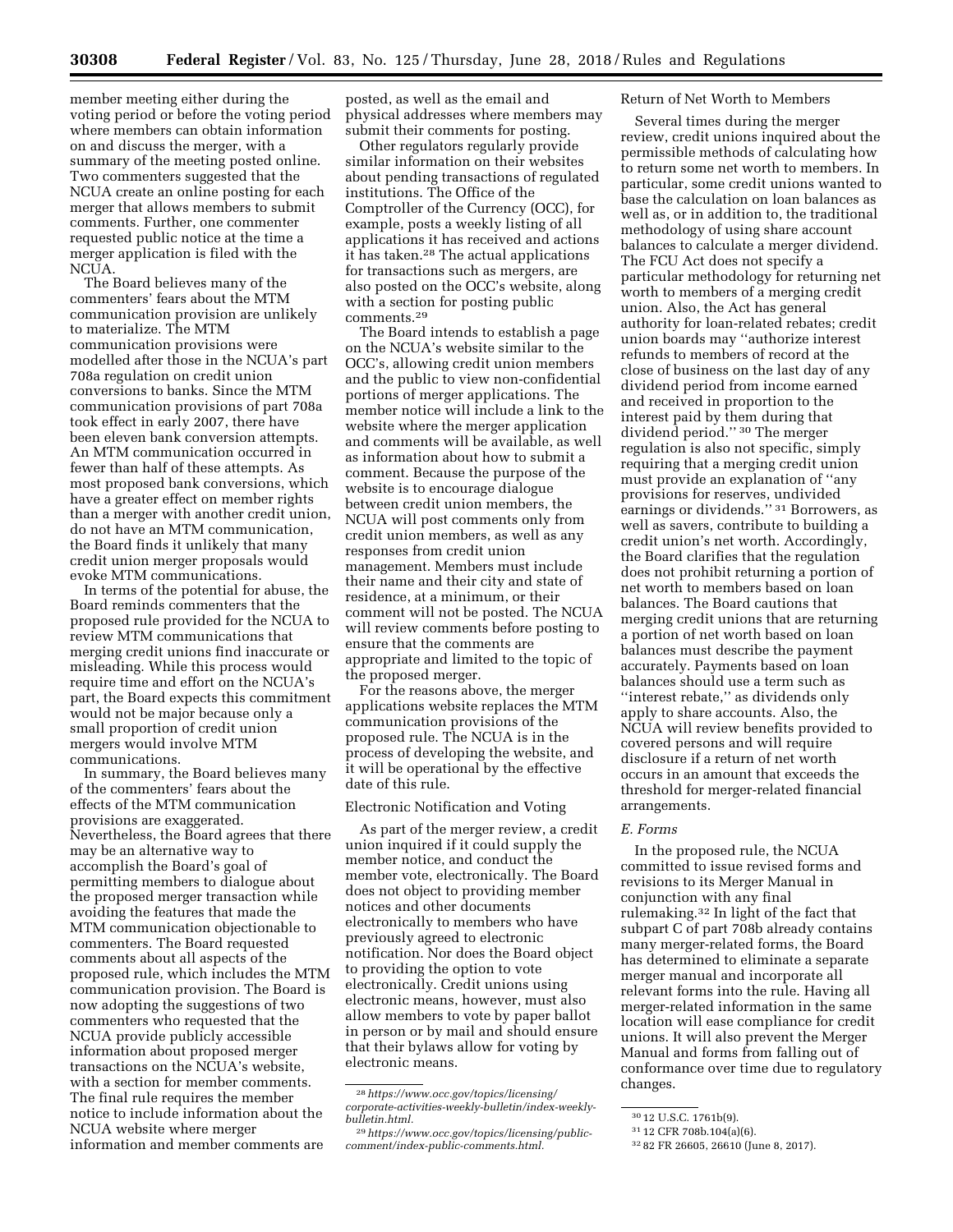The final regulation now includes a new § 708b.304 that includes all of the merger-related forms for a FICU merging into another FICU. Most of the forms are substantially identical to existing forms in the merger manual. The Member Notice, however, has been significantly revised. The revisions incorporate all of the requirements of the final rule. The NCUA, is not, however, making this format mandatory and will consider other notices that provide the same level and type of information to members. Merging credit unions should be aware, however, that NCUA approval of alternate forms of member notices will require extra time, as Regional Offices will likely need to consult with the Office of General Counsel about the modified language.

# **III. Conforming and Clarifying Amendments to Other NCUA Regulations**

#### *Appendix A to Part 701, Federal Credit Union Bylaws*

As discussed above, the Board is requiring merging credit unions to mail member notices at least 45 days, but no more than 90 days, before the meeting to vote on a proposed merger. Accordingly, the Board is proposing to amend Article IV of the FCU Bylaws to be consistent with the proposed amendments to part 708b.

#### **IV. Regulatory Procedures**

#### *A. Regulatory Flexibility Act*

The Regulatory Flexibility Act requires the NCUA to prepare an analysis of any significant economic impact a regulation may have on a substantial number of small entities (primarily those under \$100 million in assets).33 This rule will affect relatively few small credit unions. Accordingly, the NCUA certifies that this regulation will not have a significant economic impact on a substantial number of small entities.<sup>34</sup>

#### *B. Paperwork Reduction Act*

The Paperwork Reduction Act of 1995 (PRA) (44 U.S.C. 3501 *et seq.*) requires that the Office of Management and Budget (OMB) approve all collections of information by a Federal agency from the public before they can be implemented. Respondents are not required to respond to any collection of information unless it displays a current, valid OMB control number.

The proposed increase in burden under § 708b.106 associated with member-to-member communications

has been eliminated. NCUA will offer a website where members can post comments on proposed mergers.

NCUA believes that the certification requirement under § 708b.104 does not warrant an increase to the 5 hours already allotted a respondent to submit the merger proposal to NCUA. Similarly, the requirement to supply two years of board meeting minutes will also not add to the burden since FICUs must maintain these minutes and make them available for examiners. This also applies to § 708b.106(b) where the final rule specifies the contents of a member notice. This notice is to include the addition of the website where members can share comments and a targeted listing of branch locations of merging credit unions. This will not increase the 7 hours currently approved for a respondent to provide this notice.

In accordance with the PRA, the information collection requirements included in this final rule have been submitted to OMB for approval under control number 3133–0024. The proposed rule made revisions to the information collection requirements under OMB control number 3133–0182; but with the removal of the member-tomember communications, there is no change to the burden.

*Estimated number of respondents:*  214 FICU.

*Estimated total annual burden hours:*  7,490.

#### *C. Executive Order 13132*

Executive Order 13132 encourages independent regulatory agencies to consider the impact of their actions on state and local interests. The NCUA, an independent regulatory agency as defined in 44 U.S.C. 3502(5), voluntarily complies with the executive order to adhere to fundamental federalism principles. The final rule does not have substantial direct effects on the states, on the relationship between the national government and the states, or on the distribution of power and responsibilities among the various levels of government. Nothing in the rule precludes states from adopting more rigorous requirements. Further, the requirements for FISCUs are the same as for FCUs, and are designed to provide disclosure to members, that are similar to, or less burdensome than the requirements imposed by the SEC on state-chartered publicly-traded companies, or by the IRS on statechartered non-profits (including many FISCUs). The NCUA has therefore determined that this final rule does not constitute a policy that has federalism implications for purposes of the executive order.

#### *D. Assessment of Federal Regulations and Policies on Families*

The NCUA has determined that this rule will not affect family well-being within the meaning of section 654 of the Treasury and General Government Appropriations Act, 1999, Public Law 105–277, 112 Stat. 2681 (1998).

#### *E. Small Business Regulatory Enforcement Fairness Act*

The Small Business Regulatory Enforcement Fairness Act of 1996 (SBREFA) provides generally for congressional review of agency rules. A reporting requirement is triggered in instances where NCUA issues a final rule as defined by Section 551 of the Administrative Procedure Act. NCUA does not believe this final rule is a ''major rule'' within the meaning of the relevant sections of SBREFA. NCUA has submitted the rule to the OMB for its determination in that regard.

#### **List of Subjects**

#### *12 CFR Part 701*

Advertising, Credit, Credit unions, Fair housing, Insurance, Reporting and recordkeeping requirements.

#### *12 CFR Part 708b*

Credit unions, Mergers of credit unions.

By the National Credit Union Administration Board, on June 21, 2018.

# **Gerard Poliquin,**

*Secretary of the Board.* 

For the reasons discussed above, the National Credit Union Administration amends 12 CFR parts 701 and 708b as follows:

#### **PART 701—ORGANIZATION AND OPERATIONS OF FEDERAL CREDIT UNIONS**

■ 1. The authority citation for part 701 continues to read as follows:

**Authority:** 12 U.S.C. 1752(5), 1755, 1756, 1757, 1758, 1759, 1761a, 1761b, 1766, 1767, 1782, 1784, 1786, 1787, 1789. Section 701.6 is also authorized by 15 U.S.C. 3717. Section 701.31 is also authorized by 15 U.S.C. 1601 *et seq.;* 42 U.S.C. 1981 and 3601–3610. Section 701.35 is also authorized by 42 U.S.C. 4311–4312.

■ 2. Revise the first sentence of Section 2 of Article IV of appendix A to part 701 to read as follows:

#### **Appendix A to Part 701—Federal Credit Union Bylaws**

\* \* \* \* \*

\* \* \* \* \*

#### **Article IV. Meetings of Members**

Section 2. *Notice of meetings required.* a. The secretary must give written notice to

<sup>33</sup> 5 U.S.C. 603(a).

<sup>34</sup> *Id.* 605(a).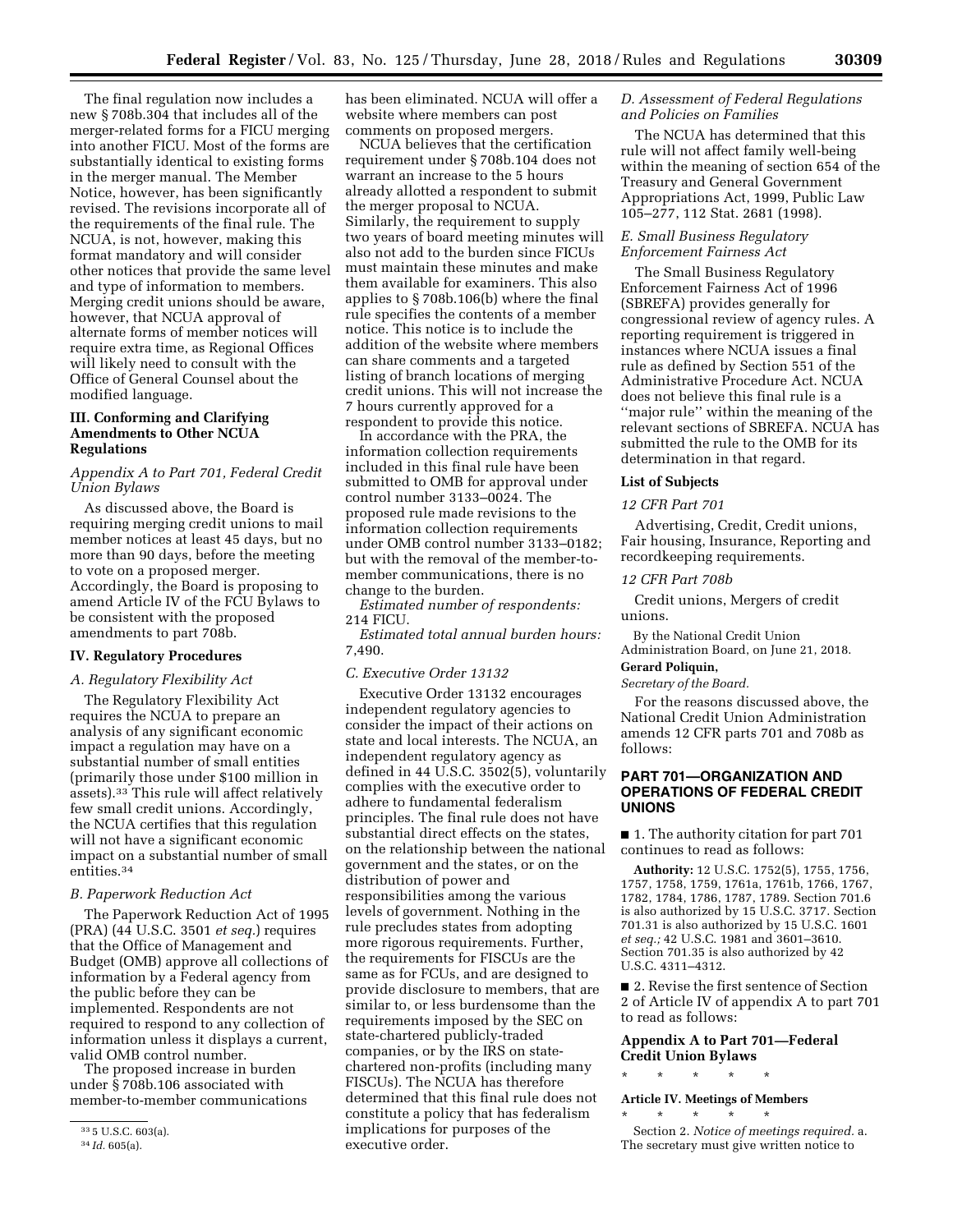\* \* \* \* \*

each member: At least 30 but no more than 75 days before the date of the annual meeting; at least 7 days before the date of any special meeting; and at least 45 but no more than 90 days before the date of any meeting to vote on a merger with another credit union. \* \* \*

### **PART 708b—MERGERS OF FEDERALLY-INSURED CREDIT UNIONS; VOLUNTARY TERMINATION OR CONVERSION OF INSURED STATUS**

\* \* \* \* \*

■ 3. The authority citation for part 708b continues to read as follows:

**Authority:** 12 U.S.C. 1752(7), 1766, 1785, 1786, and 1789.

■ 4. Amend § 708b.2 as follows:

■ a. Add a definition in alphabetical order for ''Covered person''.

■ b. Revise the definition of "Mergerrelated financial arrangement''.

■ c. Add a definition in alphabetical order for ''Record date''.

■ d. Remove the definition for "Senior management official''.

The revisions and additions read as follows:

## **§ 708b.2 Definitions.**

\* \* \* \* \* *Covered person* means the chief executive officer or manager (or a person acting in a similar capacity); each of the four most highly compensated employees other than the chief executive officer or manager; and any member of the board of directors or the supervisory committee.

\* \* \* \* \*

*Merger-related financial arrangement*  means a material increase in compensation or benefits because of, or in anticipation of, a merger that any covered person of a merging credit union has received during the 24 months before the date the boards of directors of both credit unions approve the merger plan. It also means a material increase in compensation or benefits that any covered person of a merging credit union will receive in the future because of the merger. This includes the sum of all increases in direct and indirect compensation, such as salary, bonuses, leave, deferred compensation, early payout of retirement benefits, or any other financial rewards, other than benefits available to all employees of the continuing credit union on identical terms and conditions. A material increase is an increase in value that exceeds the greater of 15 percent of existing compensation or benefits or \$10,000.

\* \* \* \* \*

*Record date* means a date announced by the board of directors of a merging credit union as the date by which a person must have been a member of the merging credit union to be eligible to vote on a proposed merger.

■ 8. Amend § 708b.104 by revising paragraphs (a)(4), (5) and (8), removing the period at the end of paragraph (a)(9)(ii) and adding a semicolon in its place, and adding paragraphs (a)(10) and (11) to read as follows.

#### **§ 708b.104 Submission of merger proposal to the NCUA.**

 $(a) * * * *$ 

(4) Proposed Notice of Special meeting of the Members;

(5) Copy of the form of Ballot to be sent to the members;

\* \* \* \* \* (8) If the merging credit union's assets on its latest call report are equal to or greater than the threshold amount established and published in the **Federal Register** annually by the Federal Trade Commission under 15 U.S.C. 18a(a)(2)(B)(i), a statement about whether the two credit unions intend to make a Hart-Scott-Rodino Act premerger notification filing with the Federal Trade Commission and, if not, an explanation why not; \* \* \* \* \*

(10) Board minutes for the merging and continuing credit union that reference the merger for the 24 months before the date the boards of directors of both credit unions approve the merger plan; and

(11) A certification signed by the CEOs and Chairmen of the merging credit union and the continuing credit union, using the form in § 708b.304(c), that there are no merger-related financial arrangements to covered persons other than those disclosed in the notice required by paragraph (a)(4) of this section.

■ 9. Revise § 708b.106 to read as follows:

#### **§ 708b.106 Approval of the merger proposal by members.**

(a) *Advance notice of member vote.*  Members of the merging credit union must receive written notice at least 45 calendar days, but no more than 90 calendar days, before any member meeting called to vote on the merger proposal.

(b) *Contents of member notice.* While the merging credit union may refer members to attachments for additional information or explanation, the notice provided to members pursuant to paragraph (a) of this section must be in

the form set forth in subpart C of this part and contain the following information:

(1) A statement of the purpose of the meeting and the time and place;

(2) A statement that members may vote on the merger proposal in person or by mail ballot (or electronically, if the credit union's Bylaws so permit) received by the merging credit union no later than the date and time announced for the member meeting called to vote on the merger proposal;

(3) A statement about the availability of a website where members of the merging credit union can share comments and questions about the merger pursuant to paragraph (d) of this section;

(4) A summary of the merger plan, including but not necessarily limited to:

(i) A statement that the merging credit union does or does not have a higher net worth percentage than the continuing credit union;

(ii) A statement as to whether the members of the merging credit union will receive a share adjustment or other distribution of reserves or undivided earnings, including a summary of reasons for the decision and, at the merging credit union's discretion, a short explanation about the capital level;

(iii) An explanation of any changes to ATM access or to services such as life savings protection insurance or loan protection insurance;

(iv) If the continuing credit union is not federally insured, an explanation of any changes related to federal share insurance; and

(v) A detailed description of all merger-related financial arrangements. This description must include the recipient's name and title as well as, at a minimum, the amount or value of the merger-related financial arrangement expressed, where possible, as a dollar figure;

(5) A statement of the reasons for the proposed merger; and

(6) A statement identifying the physical locations of the merging credit union by street address, stating whether each location is to be closed or retained, and a list of branches of the continuing credit union by street address that are located in reasonable proximity to the merging credit union's locations.

(c) *Additional documents.* The notice provided to members pursuant to paragraph (a) of this section shall be accompanied by the following separate documents:

(1) The current financial statements for each credit union and a consolidated financial statement for the continuing credit union;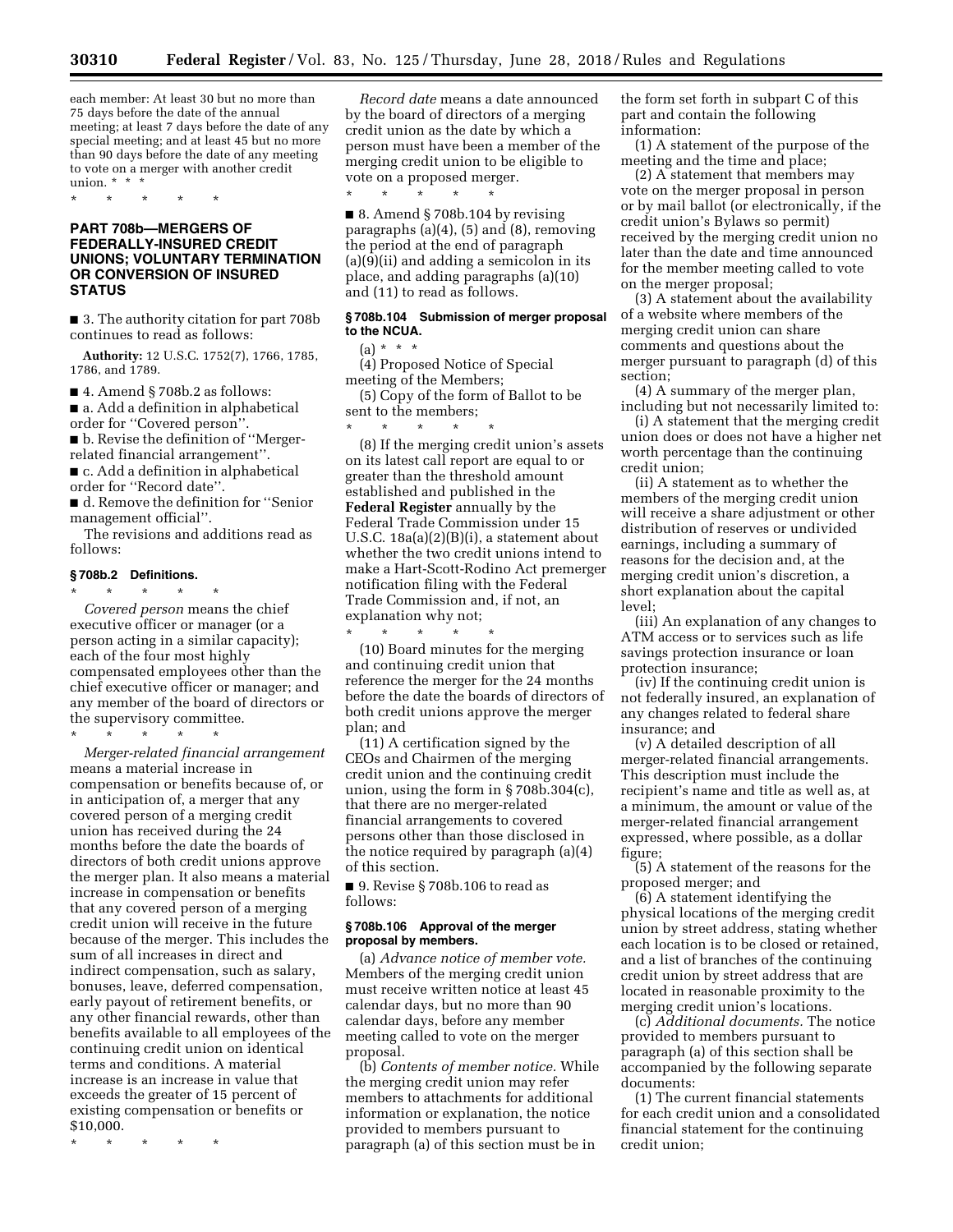(2) Any additional information or explanatory material that the merging credit union wishes to provide that does not detract from the required disclosures and gives further detail to members regarding information disclosed pursuant to paragraph (b) of this section; and

(3) A Ballot for Merger Proposal.

(d) *Member information.* Within 30 calendar days of receiving the notice provided to members pursuant to paragraph (a) of this section, members may jointly or individually submit a comment about the merger to the NCUA. The NCUA will post these comments on a website accessible to credit union members.

(e) *Posting member comments.* The NCUA reserves the right to not post comments that it reasonably believes:

(1) Are false or misleading with respect to any material fact;

(2) Omit a material fact necessary to make the statement in the material not false or misleading;

(3) Relate to a personal claim or personal grievance, or solicit personal gain or business advantage by or on behalf of any party;

(4) Address any matter, including a general economic, political, racial, religious, social, or similar cause that is not related to the proposed merger;

(5) Directly or indirectly and without expressed factual foundation impugn a person's character, integrity, or reputation;

(6) Directly or indirectly and without expressed factual foundation make charges concerning improper, illegal, or immoral conduct; or

(7) Directly or indirectly and without expressed factual foundation make statements impugning the safety and soundness of the credit union.

(f) *Clear and conspicuous disclosures required.* Any information required by paragraph (b) of this section to be disclosed on the notice provided to members pursuant to paragraph (a) of this section must be legible, written in plain language, and reasonably understandable by ordinary consumers.

(g) *Approval of a proposal to merge.*  Approval of a proposal to merge a federally-insured credit union into a federally-insured credit union requires the affirmative vote of a majority of the members of the merging credit union who vote on the proposal. Members must be members as of the record date to vote. If the continuing credit union is not federally insured, the requirements of subpart B of this part also apply, and the merging credit union must use the appropriate form ballot and notice in subpart C of this part unless the Regional Director approves the use of

different forms. If the continuing credit union is federally insured, use of the sample form notice, ballot, and certification of vote forms in subpart C of this part will satisfy the requirements of this subpart.

■ 10. Add § 708b.304 to read as follows:

#### **§ 708b.304 Merger of a federally-insured credit union into another federally-insured credit union.**

(a) *Merger resolution for continuing credit union, NCUA 6302.* The continuing credit union's board of directors must complete this form after it votes to merge with the merging credit union. The merger package required by § 708b.104 must include merger resolutions from both the merging and continuing credit unions.

#### **Merger Resolution (Continuing Credit Union)**

#### **Resolution**

The Board of Directors believes our credit union should merge with [name of merging credit union] (merging credit union). Our credit union will assume the merging credit union's shares and liabilities. The merging credit union will transfer to our credit union all of its assets, rights, and property. All members of the merging credit union will receive shares in our credit union, which will stay in business under its present charter.

#### **Certification**

We, the Board Presiding Officer and Secretary of this credit union, are authorized to:

• Seek National Credit Union

Administration Regional Director approval of the merger.

• Execute and deliver the merger

agreement on the effective date of the merger. • Execute all agreements and other papers required to complete the merger.

We certify to the National Credit Union Administration that the foregoing is a full, true, and correct copy of a resolution adopted by the Board of Directors of our credit union at a meeting held under our bylaws on<br>[month and date], 20 . A quorum was [month and date], 20\_\_\_\_. A quorum was<br>present and voted. The resolution is duly recorded in the minutes of the meeting and is still in full force and effect.

**Board Presiding Officer** 

llate and the control of the control of the control of the control of the control of the control of the control of the control of the control of the control of the control of the control of the control of the control of th Date

Secretary **Execution Control** Library **Control Library** 

#### **Date** Date

(b) *Merger resolution for merging credit union, NCUA 6303.* The merging credit union's board of directors must complete this form after it votes to merge with the continuing credit union. The merger package required by § 708b.104 must include merger resolutions from both the merging and continuing credit unions.

# **Merger Resolution (Merging Credit Union)**

#### **Resolution**

The Board of Directors believes our credit union should merge with [name of continuing credit union] (continuing credit union). The continuing credit union will assume the shares and liabilities of our credit union. Our credit union will transfer to the continuing credit union all of our assets, rights, and property. All members of our credit union will receive shares in the continuing credit union, which will stay in business under its present charter.

#### **Certification**

We, the Board Presiding Officer and Secretary of this credit union, are authorized to:

• Seek National Credit Union Administration Regional Director approval of the merger.

• Execute and deliver the merger

agreement on the effective date of the merger. • Execute all agreements and other papers required to complete the merger.

We certify to the National Credit Union Administration that the foregoing is a full, true, and correct copy of a resolution adopted by the Board of Directors of our credit union at a meeting held under our bylaws on<br>[month and day], 20 . A quorum was [month and day], 20\_\_\_\_. A quorum was<br>present and voted. The resolution is duly recorded in the minutes of the meeting and is still in full force and effect.

**Board Presiding Officer** 

llate and the control of the control of the control of the control of the control of the control of the control of the control of the control of the control of the control of the control of the control of the control of th Date

**Secretary Exercise 2** 

llate and the control of the control of the control of the control of the control of the control of the control of the control of the control of the control of the control of the control of the control of the control of th Date

(c) *Merger agreement, Form 6304.*  Submit a proposed merger agreement to the NCUA with the initial merger package required by § 708b.104. Do not sign, date, or notarize the proposed agreement. At the completion of the merger, officials of the merging and continuing credit unions must sign this agreement and have it notarized. The continuing credit union should retain the original document. Send one copy of the executed form to the NCUA Regional Director (see Form NCUA 6309 in paragraph (g) of this section). The date you execute this document is the effective date of the merger.

#### **Merger Agreement**

This agreement is made and entered into<br>on [month and day], 20 , by and between on [month and day], 20\_\_\_\_, by and between<br>[name of continuing credit union] (continuing credit union) and [name of merging credit union] (merging credit union). The continuing credit union and the merging credit union agree to the following terms:

1. The merging credit union will transfer to the continuing credit union all of its assets, rights, and property.

2. The continuing credit union will assume and pay all liabilities of the merging credit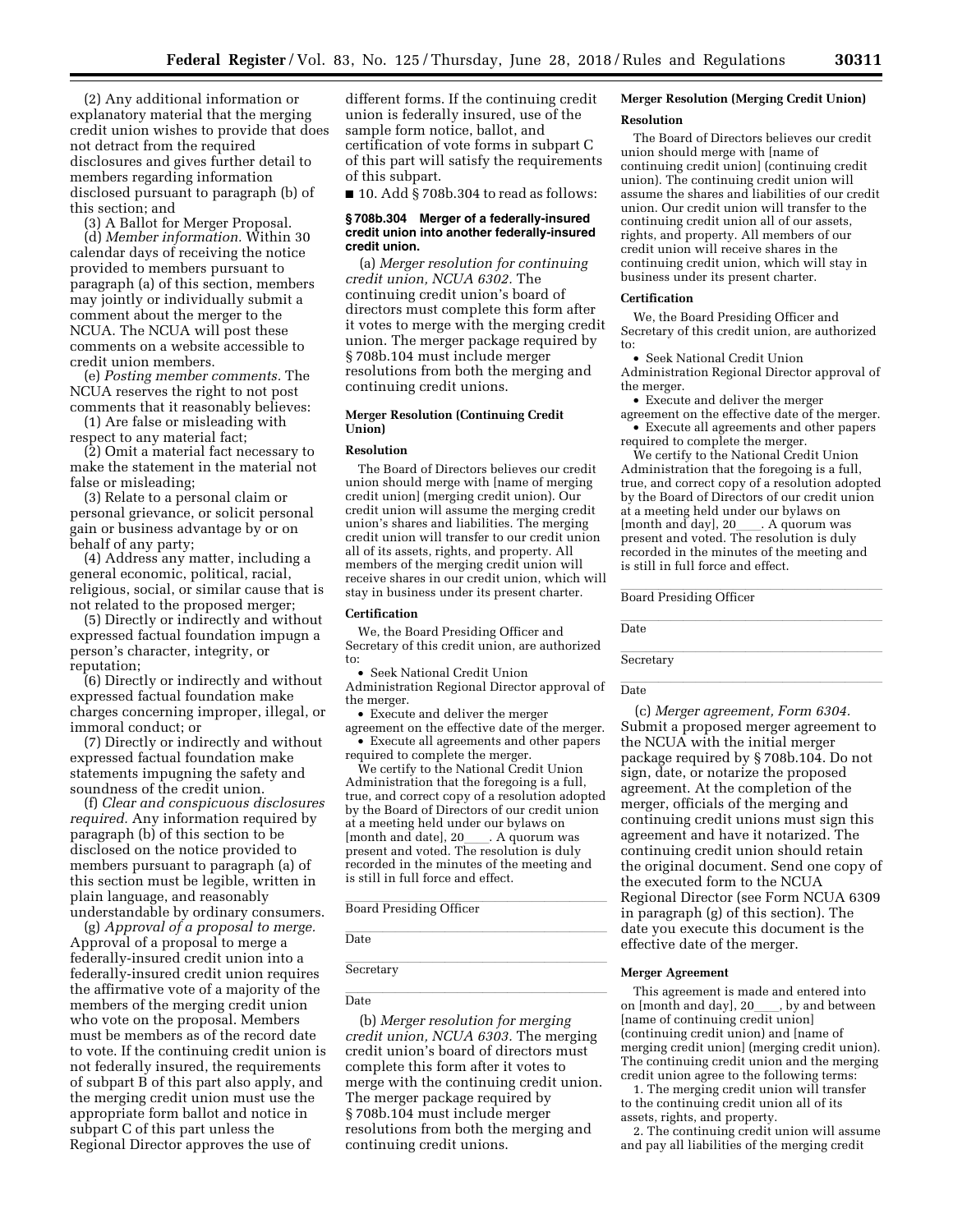union. In addition, the continuing credit union will issue all members of the merging credit union the same amount of shares they currently own in the merging credit union, subject to the following share adjustments (if any):

[Name of continuing credit union] by:

**Board Presiding Officer** 

# ll<br>Treasurer

[Name of merging credit union] by:

# **Board Presiding Officer**

# ll<br>Treasurer

Before me a Notary Public (or other authorized officer) appeared the above named [name of Board presiding officer] and [name of Treasurer], Board Presiding Officer and Treasurer of [name of continuing credit union], who being personally known to me as (or proved by the oath of credible witnesses to be) the persons who executed the annexed instrument acknowledged the same to be their free act and deed and in their respective capacities the free act and deed of said credit union.

#### (SEAL)

Notary Public My commission expiresllllll, 20ll.

State of <u>Indian Indian State of</u> Lemma and State of Lemma and Indian Indian Indian Indian Indian Indian Indian In<br>Country of

County of llllllllllllllll Before me a Notary Public (or other authorized officer) appeared the above named [name of Board Presiding Officer] and [name of Treasurer], Board Presiding Officer and Treasurer of [name of merging credit union], who being personally known to me as (or proved by the oath of credible witnesses to be) the persons who executed the annexed instrument acknowledged the same to be their free act and deed and in their respective capacities the free act and deed of said credit union.

| ۰.<br>. .<br>. |  |
|----------------|--|
|                |  |

| Notary Public<br>My commission expires | , 20 |  |
|----------------------------------------|------|--|
| State of                               |      |  |
| County of                              |      |  |
|                                        |      |  |

(d) *Sample form notice to members, NCUA 6305A.* If a federally insured credit union is merging into another federally insured credit union, use of this form will meet the requirements of § 708b.106. Brackets provide

instructions or indicate that the merging credit union should fill in the appropriate information, or select the appropriate option to conform the notice to the circumstances of the merger.

#### **Notice of Meeting of the Members of [Name] Credit Union**

The Board of Directors of [name of merging credit union] have called a [special] meeting of the members of this credit union at [location, address], on [month, day, year] at [time]. The purpose of this meeting is:

1. To consider and act upon a plan and proposal for merging [name of merging credit union] with and into [name of continuing credit union] (hereinafter referred to as the ''Continuing Credit Union''), whereby all assets and liabilities of the [name of merging credit union] will be merged with and into the Continuing Credit Union. All members of [name of merging credit union] will become members of the Continuing Credit Union and will be entitled to and will receive shares in the Continuing Credit Union for the shares they own in [name of merging credit union] on the effective date of the merger.

2. To ratify, confirm and approve the action of the Board of Directors in authorizing the officers of [name of merging credit union], subject to the approval of members, to do all things and to execute all agreements, documents, and other papers necessary to carry out the proposed merger.

The Board of Directors of [name of merging credit union] encourages you to attend the meeting and vote on the proposed merger. Whether or not you expect to attend the meeting, we urge you to sign, date and promptly return the enclosed ballot to vote on the proposed merger.

If you wish to submit comments about the merger to share with other members, you may submit them to the National Credit Union Administration (NCUA) at [insert email address] or [insert physical address]. The NCUA will post comments received from members on its website, along with the member's name, subject to the limitations and requirements of its regulations.

#### *Other Information Related to the Proposed Merger:*

The Board of Directors has carefully evaluated and analyzed the assets and liabilities of the credit unions and the value of shares in both credit unions. The financial statements of both credit unions, as well as the projected combined financial statement of the continuing credit union, follow as

separate documents. In addition, the following information applies to the proposed merger.

*Reasons for merger:* The Board of Directors has concluded that the proposed merger is desirable and in the best interests of members because [insert reasons].

*Net worth:* The net worth of a merging credit union at the time of a merger transfers to the continuing credit union. [Name of merging credit union] [has or does not have] a higher net worth ratio than [name of continuing credit union].

*Share adjustment or distribution:* [Choose option A or B and delete the other.]

A: [Name of merging credit union] will not distribute a portion of its net worth to its members in the merger. The board of directors has determined a share adjustment, or other distribution of [name of merging credit union]'s net worth is unnecessary because [insert reasons].

B: [Name of merging credit union] will distribute a portion of its net worth to its members in the merger. The board of directors has determined to distribute a portion of [name of merging credit union]'s net worth as [describe method of calculating share adjustment or other provisions for reserves, undivided earnings or dividends.]

*Locations of merging and continuing credit union:* [Name of merging credit union]'s main office at [street address, city] will [close/remain open/remain open for\_\_\_\_]. [If<br>the merging credit union has branches, insert the same statement about the branch locations]. [Name of continuing credit union] has the following locations that are near [name of merging credit union]. [List address and type of location—i.e. main office, fullservice branch for each non-ATM location of the continuing credit union in reasonable proximity to the locations of the merging credit unions.]

*Changes to services and member benefits:*  [If applicable, explain any loss of services, such as increases in fees or loss of ATM access, as well as any changes to benefits such as life savings protection insurance or loan protection insurance. If inapplicable, delete entire section.]

*Merger-related financial arrangements:* [ ] [If inapplicable, delete entire section.] NCUA Regulations require merging credit unions to disclose certain increases in compensation that any of the merging credit union's officials or the five most highly compensated employees have received or will receive in connection with the merger. The following individuals have received or will receive such compensation:

| Name | <b>Title</b> | <b>Description of increase</b> | Amount |
|------|--------------|--------------------------------|--------|
|      |              |                                |        |
|      |              |                                |        |
|      |              |                                |        |
|      |              |                                |        |
|      |              |                                |        |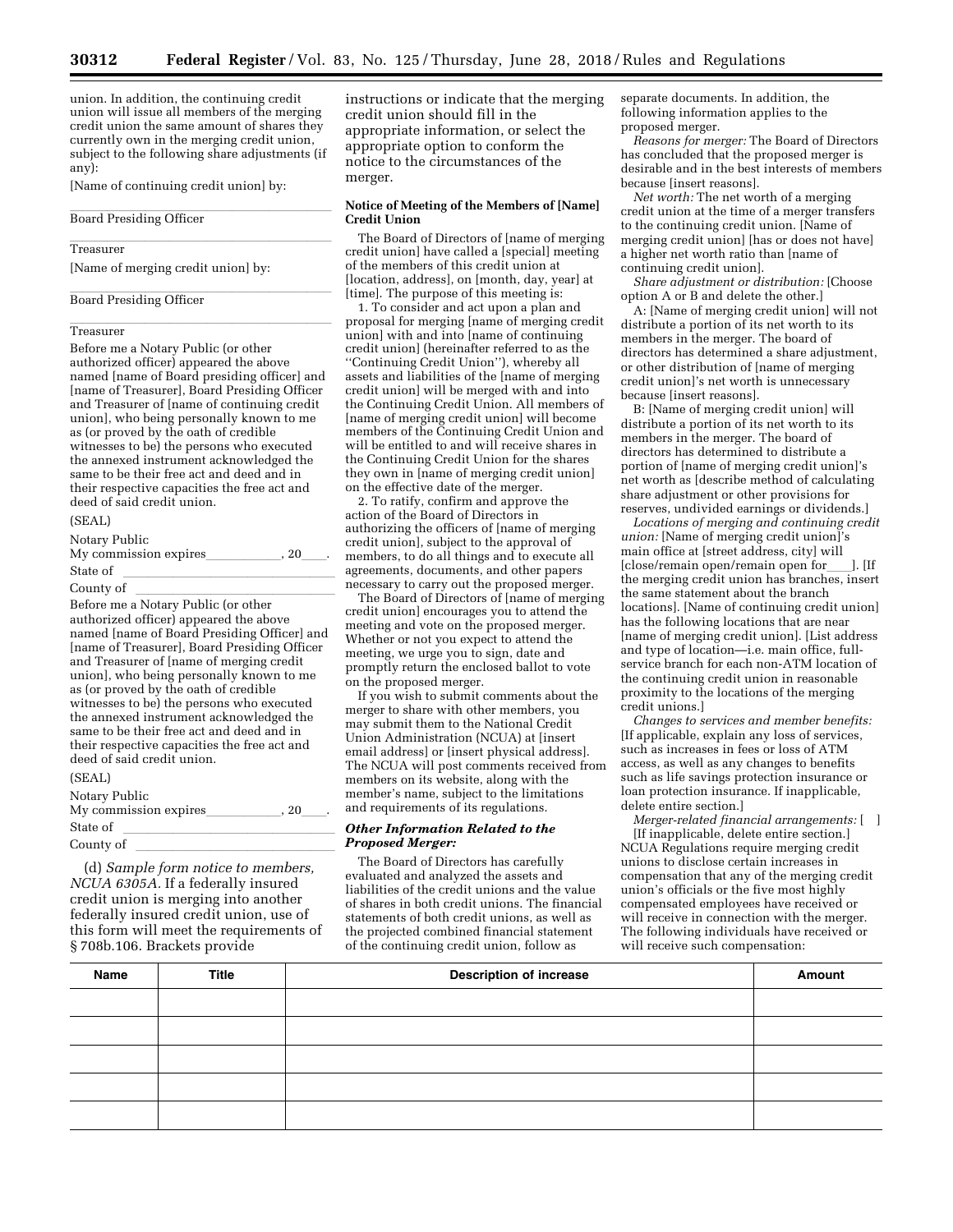Please note that the proposed merger must have the approval of the majority of members who vote.

Enclosed with this Notice of Special Meeting is a Ballot for Merger Proposal. If you cannot attend the meeting, please complete the Ballot and return it to [mailing address]. To be counted, your Ballot must be received by [month, day, year] at [time of special meeting].

BY THE ORDER OF THE BOARD OF DIRECTORS:

President

llate and the control of the control of the control of the control of the control of the control of the control of the control of the control of the control of the control of the control of the control of the control of th **Date** 

(e) *Form ballot, NCUA 6306A.* 

#### **Ballot for Merger Proposal**

Name of Member:

Account Number:

Your credit union must receive this ballot by [insert date of meeting]. Please mail or bring it to:

[insert credit union address]

I have read the Notice of Special Meeting for the members of Credit Union. The meeting will be held on the above date to consider and act upon the merger proposal described in the notice. I vote on the proposal as follows (check one box):

[ ] **Approve** the proposed merger and authorize the Board of Directors to take all necessary action to accomplish the merger.

# [ ] **Do not approve** the proposed merger. Signed: lllllllllllllllll Member's Name

Date: llllllllllllllllll (f) *Form certification of vote, NCUA 6308A.* Within ten calendar days after the membership vote, the merging credit union must complete this form and mail it to the NCUA Regional Director.

#### **Certification of Vote on Merger Proposal of the Credit Union**

[Merging]

We, the undersigned officers of the [name of merging credit union], certify the completion of the following actions:

1. At a meeting on [month and day],<br>, the Board of Directors adopted a 20\_\_\_\_, the Board of Directors adopted a<br>resolution approving the merger of our credit union with [name of continuing credit union] (continuing credit union).

2. Not more than 90 days or less than 45 days before the date of the vote, our members

received copies of the notice of meeting and the ballot, as approved by the National Credit Union Administration.

3. The credit union arranged for a meeting of our credit union members at the time and place announced in the notice to consider and act upon the proposed merger.

4. At the meeting, the members present received an explanation of the merger proposal and any changes in products, services and locations.

5. The members of our credit union voted on of the merger as follows:

Number of members present at the meeting

Number of members present who voted in favor of the merger

Number of members present who voted against the merger

Number of additional written ballots

in favor of the merger Number of additional written ballots

opposed to the merger

6. The action of the members at the meeting was recorded in the minutes. This certification signed [month and day], **20** 

**Board Presiding Officer** 

# **Secretary Exercise 2**

(g) *Form certification of completion of merger, NCUA 6309.* Within 30 calendar days after the effective date of the merger, the continuing credit union must complete this form and mail it to the NCUA Regional Director with the documents listed on the form.

#### **Certification of Completion of Merger**

We, the undersigned officers of the abovenamed credit union, certify to the National Credit Union Administration as follows:

1. The merger of our credit union with [name of merging credit union] was completed as of [month day and year of the executed merger agreement], according to the terms and plan approved by this Board of Directors by a resolution adopted at the meeting held on [month day and year of board of directors meeting]. We previously provided a certified copy of the resolution to the National Credit Union Administration.

2. We completed all required steps for the merger and transferred the merging credit union's assets.

Attached to this certification are the following documents:

1. Financial reports for each credit union immediately before the completion of the merger.

2. A consolidated financial report for the continuing credit union immediately after the completion of the merger.

3. The charter of the merging federal credit union [if available].

4. The insurance certificate for the merging federally insured credit union [if available].

5. A copy of the executed merger agreement, Form NCUA 6304.

This certification signed [month and day],  $20\,$ 

# **Board Presiding Officer**

# ll<br>Treasurer

(h) *Form calculation of PAS ratio, NCUA 6311.* The merger package required by § 708b.104 must include PAS calculations for both the merging and continuing credit unions. The Probable Asset/Share Ratio (PAS) reflects the relative worth of \$1 of shares in a credit union, assuming it will be an on-going concern. The ratio is computed by dividing the net value of assets by the credit union's total shares.

ADDITIONS: Cash is valued at book less any known potential losses. Loans are valued at book net of probable estimated loan losses (ALLL). Investments are valued at book value less any known losses. However, if a longterm investment is likely to be liquidated prior to maturity, it is valued at current market value. Fixed Assets are valued at book, except when major fixed assets are not in use or are in the process of being sold. In these instances, the asset is valued at its probable market value. Other Assets are valued at the most realistic value to the credit union, usually not to exceed book value.

DEDUCTIONS: Notes Payable are valued at book. Accounts Payable are valued at book. Other Liabilities are valued at book. Contingent and/or Unrecorded Liabilities are valued at the most realistic known value. This item should include any unrecorded dividends not accrued for the accounting period. Subsidiary Ledger Differences are deducted if the credit union is likely to suffer a loss due to the problem. Other Losses include any other known losses. Do not include deficits in undivided earnings or net losses because they have already reduced assets if properly recorded.

# PROBABLE ASSET/SHARE RATIO—CONTINUING CREDIT UNION

|                              | Book Value |  |
|------------------------------|------------|--|
| <b>ADDITIONS:</b>            |            |  |
| Cash                         |            |  |
| Loans                        |            |  |
| Investments                  |            |  |
| Fixed Assets<br>Other Assets |            |  |
|                              |            |  |
| Total (A)                    |            |  |
| <b>DEDUCTIONS:</b>           |            |  |
|                              |            |  |